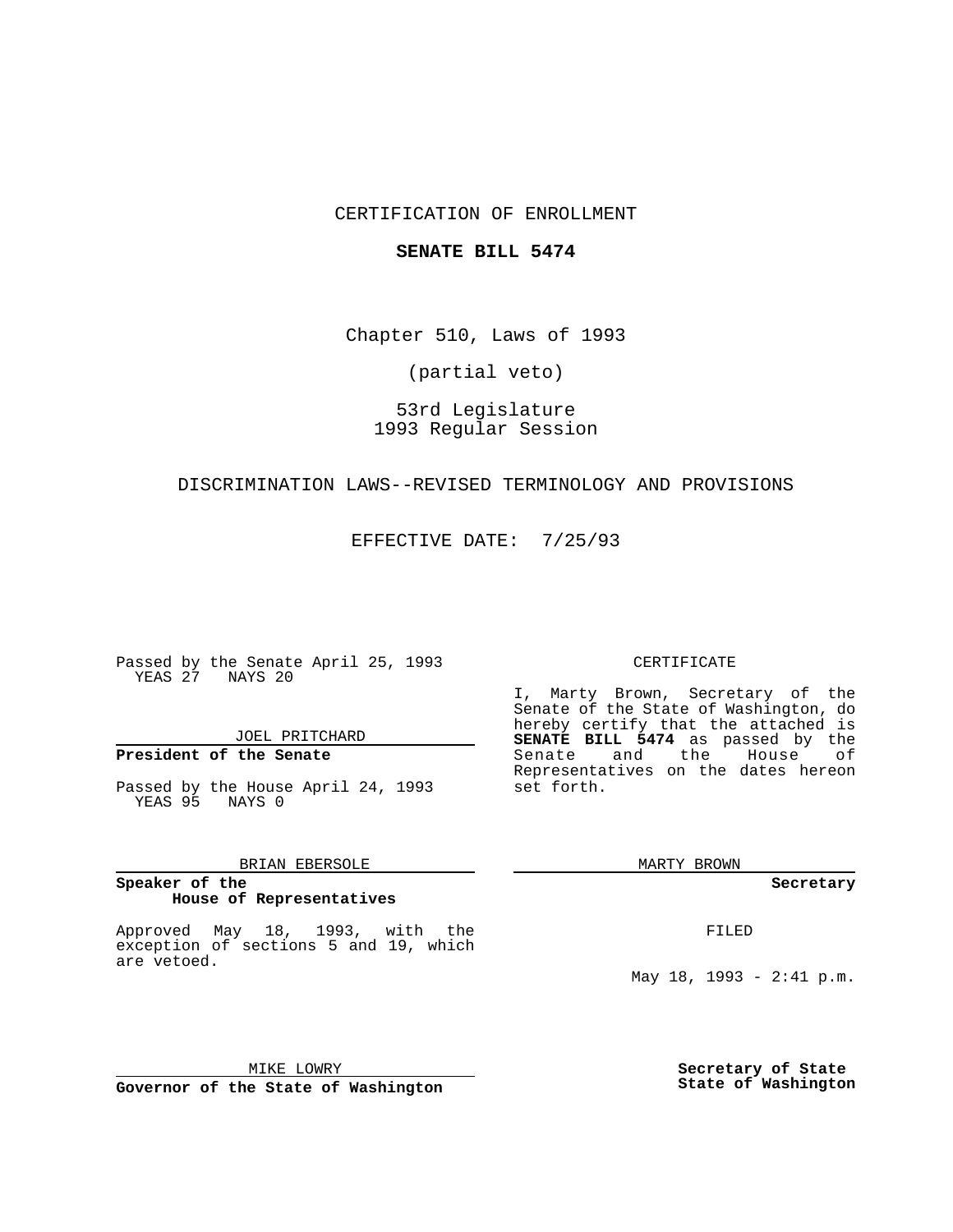## **SENATE BILL 5474** \_\_\_\_\_\_\_\_\_\_\_\_\_\_\_\_\_\_\_\_\_\_\_\_\_\_\_\_\_\_\_\_\_\_\_\_\_\_\_\_\_\_\_\_\_\_\_

\_\_\_\_\_\_\_\_\_\_\_\_\_\_\_\_\_\_\_\_\_\_\_\_\_\_\_\_\_\_\_\_\_\_\_\_\_\_\_\_\_\_\_\_\_\_\_

### AS AMENDED BY THE HOUSE

Passed Legislature - 1993 Regular Session

**State of Washington 53rd Legislature 1993 Regular Session**

**By** Senators A. Smith, Pelz, Niemi, Spanel, Drew, Prince, Roach and Franklin; by request of Human Rights Commission

Read first time 01/29/93. Referred to Committee on Law & Justice.

 AN ACT Relating to discrimination; amending RCW 49.60.010, 49.60.020, 49.60.030, 49.60.120, 49.60.130, 49.60.174, 49.60.175, 49.60.176, 49.60.178, 49.60.180, 49.60.190, 49.60.200, 49.60.205, 49.60.222, 49.60.223, 49.60.224, 49.60.225, 49.60.230, 49.60.240, 49.60.250, 49.44.090, and 70.124.060; and reenacting and amending RCW 49.60.040 and 49.60.215.

7 BE IT ENACTED BY THE LEGISLATURE OF THE STATE OF WASHINGTON:

8 **Sec. 1.** RCW 49.60.010 and 1985 c 185 s 1 are each amended to read 9 as follows:

 This chapter shall be known as the "law against discrimination". It is an exercise of the police power of the state for the protection of the public welfare, health, and peace of the people of this state, and in fulfillment of the provisions of the Constitution of this state concerning civil rights. The legislature hereby finds and declares that practices of discrimination against any of its inhabitants because of race, creed, color, national origin, sex, marital status, age, or 17 the presence of any sensory, mental, or physical ((handicap)) disability or the use of a trained guide dog or service dog by a 19 disabled person are a matter of state concern, that such discrimination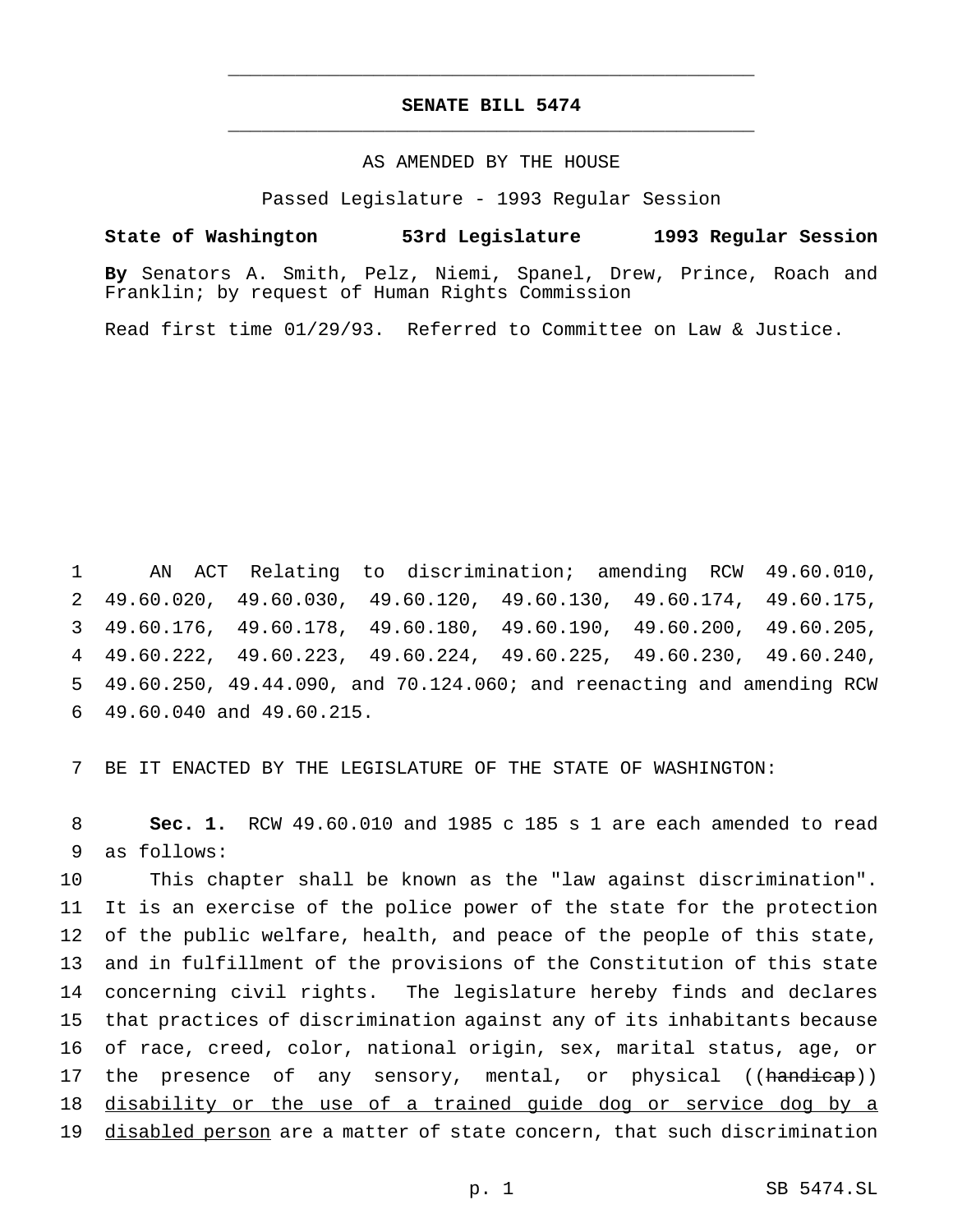threatens not only the rights and proper privileges of its inhabitants but menaces the institutions and foundation of a free democratic state. A state agency is herein created with powers with respect to elimination and prevention of discrimination in employment, in credit and insurance transactions, in places of public resort, accommodation, or amusement, and in real property transactions because of race, creed, color, national origin, sex, marital status, age, or the presence of 8 any sensory, mental, or physical ((handicap)) disability or the use of 9 a trained guide dog or service dog by a disabled person; and the commission established hereunder is hereby given general jurisdiction and power for such purposes.

 **Sec. 2.** RCW 49.60.020 and 1973 1st ex.s. c 214 s 2 are each amended to read as follows:

 The provisions of this chapter shall be construed liberally for the accomplishment of the purposes thereof. Nothing contained in this chapter shall be deemed to repeal any of the provisions of any other law of this state relating to discrimination because of race, color, creed, national origin, sex, marital status, age, or the presence of 19 any sensory, mental, or physical ((handicap)) disability, other than a law which purports to require or permit doing any act which is an unfair practice under this chapter. Nor shall anything herein contained be construed to deny the right to any person to institute any action or pursue any civil or criminal remedy based upon an alleged 24 violation of his or her civil rights.

 **Sec. 3.** RCW 49.60.030 and 1984 c 32 s 2 are each amended to read as follows:

 (1) The right to be free from discrimination because of race, creed, color, national origin, sex, or the presence of any sensory, 29 mental, or physical ((handicap)) disability or the use of a trained 30 guide dog or service dog by a disabled person is recognized as and declared to be a civil right. This right shall include, but not be limited to:

 (a) The right to obtain and hold employment without discrimination; (b) The right to the full enjoyment of any of the accommodations, advantages, facilities, or privileges of any place of public resort, accommodation, assemblage, or amusement;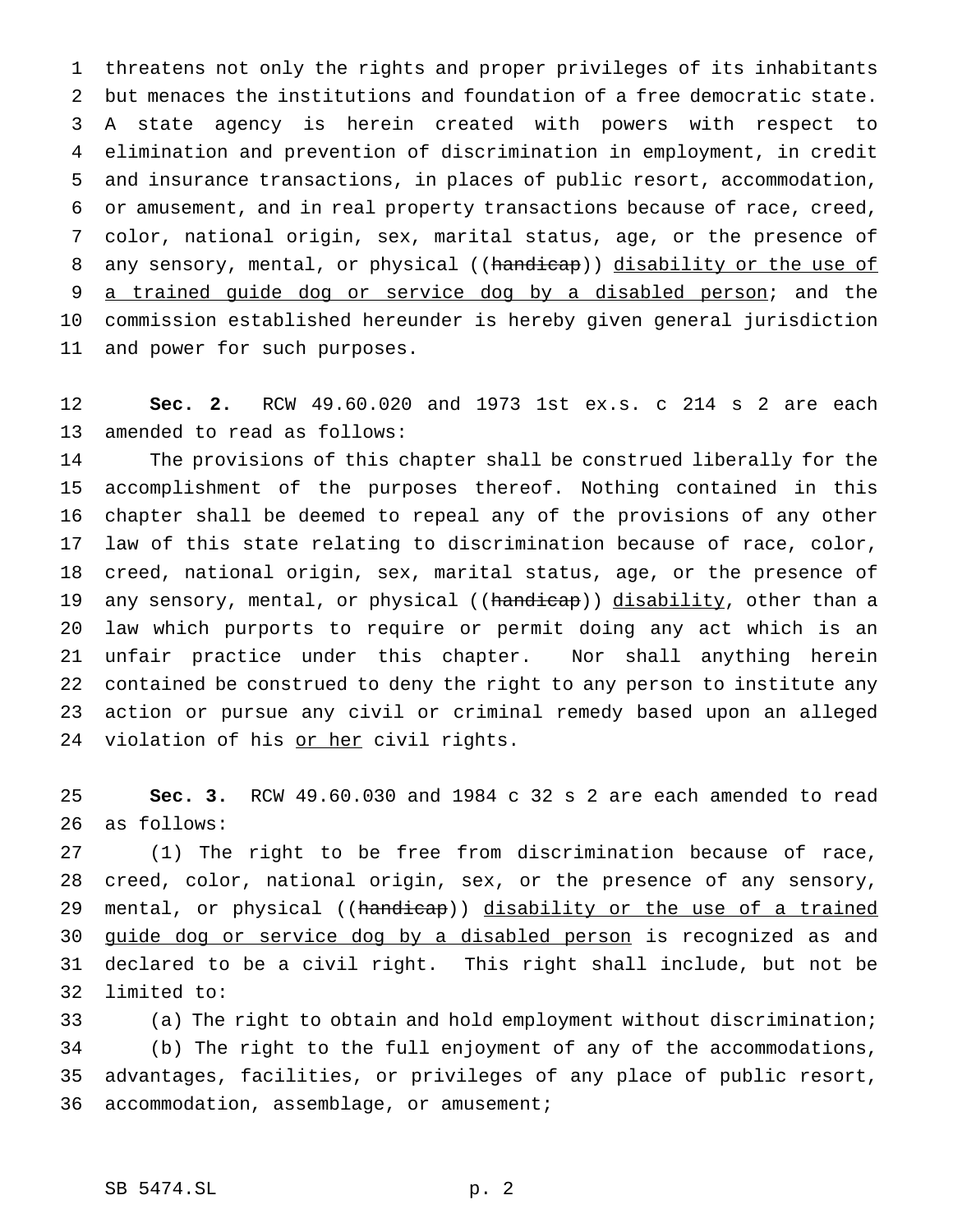(c) The right to engage in real estate transactions without discrimination;

 (d) The right to engage in credit transactions without discrimination;

 (e) The right to engage in insurance transactions or transactions with health maintenance organizations without discrimination: PROVIDED, That a practice which is not unlawful under RCW 48.30.300, 48.44.220, or 48.46.370 does not constitute an unfair practice for the purposes of this subparagraph; and

 (f) The right to engage in commerce free from any discriminatory boycotts or blacklists. Discriminatory boycotts or blacklists for purposes of this section shall be defined as the formation or execution of any express or implied agreement, understanding, policy or contractual arrangement for economic benefit between any persons which is not specifically authorized by the laws of the United States and which is required or imposed, either directly or indirectly, overtly or covertly, by a foreign government or foreign person in order to restrict, condition, prohibit, or interfere with or in order to exclude any person or persons from any business relationship on the basis of 20 race, color, creed, religion, sex, the presence of any sensory, mental, 21 or physical disability, or the use of a trained guide dog or service 22 dog by a disabled person, or national origin or lawful business relationship: PROVIDED HOWEVER, That nothing herein contained shall prohibit the use of boycotts as authorized by law pertaining to labor disputes and unfair labor practices.

26 (2) Any person deeming himself or herself injured by any act in violation of this chapter shall have a civil action in a court of competent jurisdiction to enjoin further violations, to recover the 29 actual damages sustained by ((him)) the person, or both, together with the cost of suit including a reasonable attorney's fees or any other remedy authorized by this chapter or the United States Civil Rights Act of 1964 as amended; and

33 (3) ((Notwithstanding any other provisions of this chapter, any 34 act)) Except for any unfair practice committed by an employer against 35 an employee or a prospective employee, or any unfair practice in a real estate transaction which is the basis for relief specified in the 37 amendments to RCW 49.60.225 contained in chapter . . . (House Bill 1476 section 9) Laws of 1993, any unfair practice prohibited by this chapter ((related to sex discrimination or discriminatory boycotts or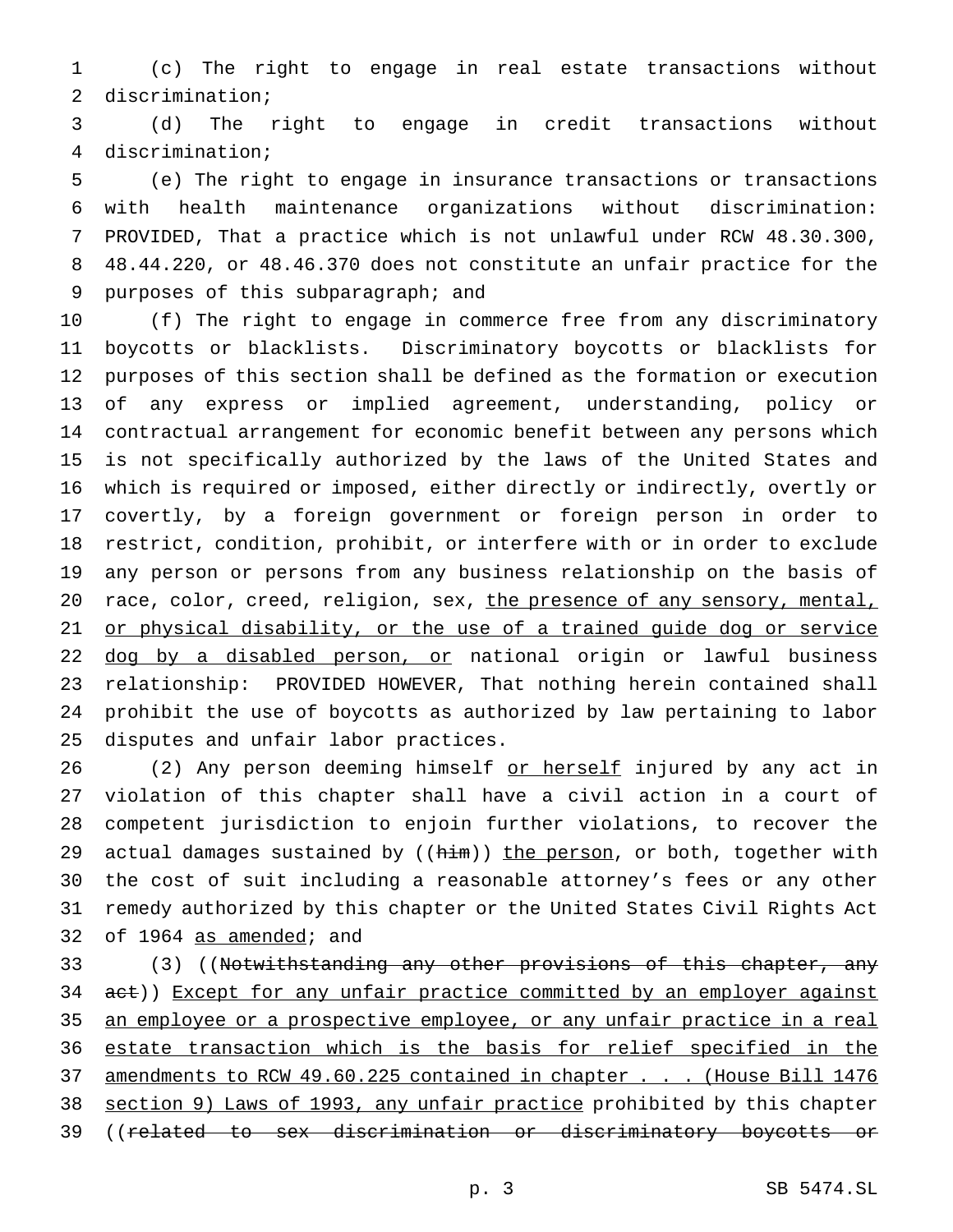1 blacklists)) which is committed in the course of trade or commerce (( $\frac{1}{1}$ ) 2 the state of Washington)) as defined in the Consumer Protection Act, 3 chapter 19.86 RCW, ((shall be deemed an unfair practice within the meaning of RCW 19.86.020 and 19.86.030 and subject to all the 5 provisions of chapter 19.86 RCW as now or hereafter amended)) is, for the purpose of applying that chapter, a matter affecting the public interest, is not reasonable in relation to the development and preservation of business, and is an unfair or deceptive act in trade or commerce.

 **Sec. 4.** RCW 49.60.040 and 1985 c 203 s 2 and 1985 c 185 s 2 are each reenacted and amended to read as follows:

As used in this chapter:

 "Person" includes one or more individuals, partnerships, associations, organizations, corporations, cooperatives, legal representatives, trustees and receivers, or any group of persons; it includes any owner, lessee, proprietor, manager, agent, or employee, whether one or more natural persons; and further includes any political or civil subdivisions of the state and any agency or instrumentality of the state or of any political or civil subdivision thereof;

 "Commission" means the Washington state human rights commission; "Employer" includes any person acting in the interest of an employer, directly or indirectly, who employs eight or more persons, and does not include any religious or sectarian organization not organized for private profit;

 "Employee" does not include any individual employed by his or her parents, spouse, or child, or in the domestic service of any person;

 "Labor organization" includes any organization which exists for the purpose, in whole or in part, of dealing with employers concerning grievances or terms or conditions of employment, or for other mutual aid or protection in connection with employment;

 "Employment agency" includes any person undertaking with or without compensation to recruit, procure, refer, or place employees for an employer;

 "Marital status" means the legal status of being married, single, separated, divorced, or widowed;

"National origin" includes "ancestry";

 "Full enjoyment of" includes the right to purchase any service, commodity, or article of personal property offered or sold on, or by,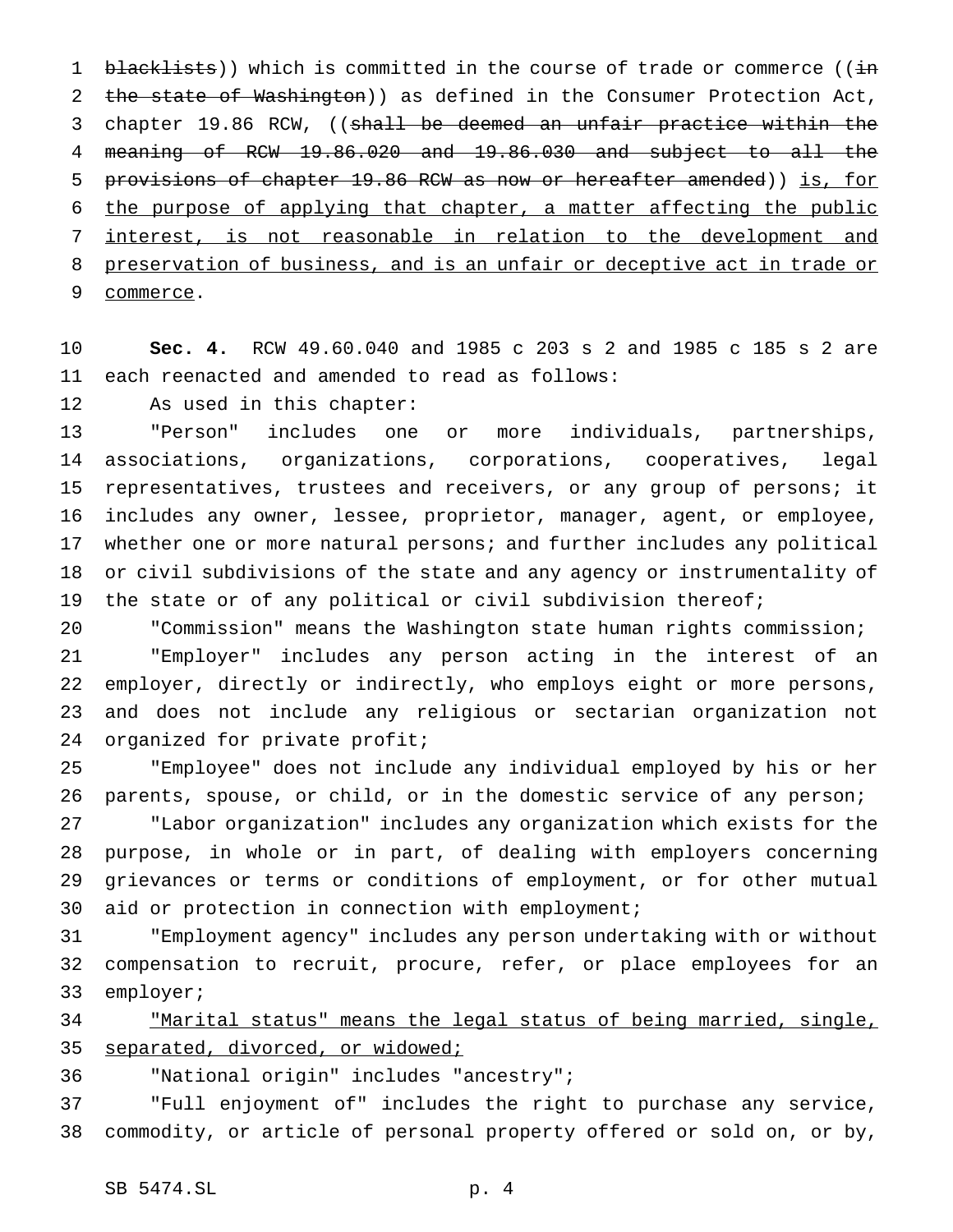any establishment to the public, and the admission of any person to accommodations, advantages, facilities, or privileges of any place of public resort, accommodation, assemblage, or amusement, without acts directly or indirectly causing persons of any particular race, creed, 5 color, sex, national origin, or with any sensory, mental, or physical ((handicap)) disability, or the use of a trained guide dog or service 7 dog by a ((blind or deaf)) disabled person ((using a trained dog 8 guide)), to be treated as not welcome, accepted, desired, or solicited; "Any place of public resort, accommodation, assemblage, or amusement" includes, but is not limited to, any place, licensed or unlicensed, kept for gain, hire, or reward, or where charges are made for admission, service, occupancy, or use of any property or facilities, whether conducted for the entertainment, housing, or lodging of transient guests, or for the benefit, use, or accommodation of those seeking health, recreation, or rest, or for the burial or other disposition of human remains, or for the sale of goods, merchandise, services, or personal property, or for the rendering of personal services, or for public conveyance or transportation on land, water, or in the air, including the stations and terminals thereof and the garaging of vehicles, or where food or beverages of any kind are sold for consumption on the premises, or where public amusement, entertainment, sports, or recreation of any kind is offered with or without charge, or where medical service or care is made available, or where the public gathers, congregates, or assembles for amusement, recreation, or public purposes, or public halls, public elevators, and public washrooms of buildings and structures occupied by two or more tenants, or by the owner and one or more tenants, or any public library or educational institution, or schools of special instruction, or nursery schools, or day care centers or children's camps: PROVIDED, That nothing contained in this definition shall be construed to include or apply to any institute, bona fide club, or place of accommodation, which is by its nature distinctly private, including fraternal organizations, though where public use is permitted that use shall be covered by this chapter; nor shall anything contained in this definition apply to any educational facility, columbarium, crematory, mausoleum, or cemetery operated or maintained by a bona fide religious or sectarian institution;

 "Real property" includes buildings, structures, real estate, lands, tenements, leaseholds, interests in real estate cooperatives,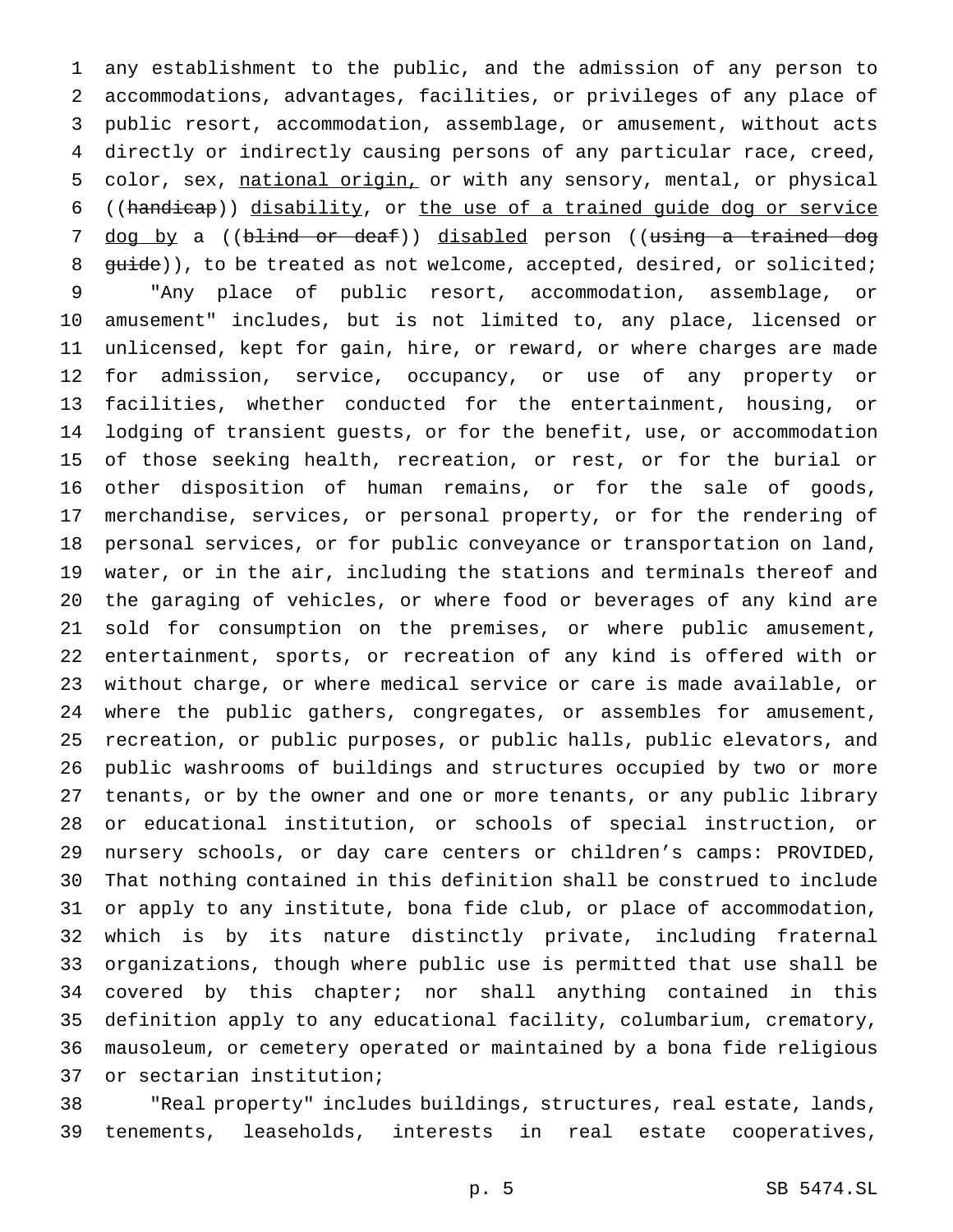condominiums, and hereditaments, corporeal and incorporeal, or any interest therein;

 "Real estate transaction" includes the sale, exchange, purchase, rental, or lease of real property;

5 "Sex" means gender( $(-)$ ):

 "Credit transaction" includes any open or closed end credit transaction, whether in the nature of a loan, retail installment transaction, credit card issue or charge, or otherwise, and whether for personal or for business purposes, in which a service, finance, or interest charge is imposed, or which provides for repayment in scheduled payments, when such credit is extended in the regular course of any trade or commerce, including but not limited to transactions by banks, savings and loan associations or other financial lending institutions of whatever nature, stock brokers, or by a merchant or mercantile establishment which as part of its ordinary business permits or provides that payment for purchases of property or service therefrom may be deferred.

18 \*NEW SECTION. Sec. 5. A new section is added to chapter 49.60 RCW to read as follows:

 (1) For purposes of the term "disability" as used in this chapter, homosexuality and bisexuality are not impairments and as such are not disabilities under this act. Under this chapter, the term "disability" shall not include:

 (a) Transvestism, transsexualism, pedophilia, exhibitionism, voyeurism, gender identity disorders not resulting from physical impairments, or other sexual behavior disorders;

(b) Compulsive gambling, kleptomania, or pyromania; or

 (c) Psychoactive substance use disorders resulting from current illegal use of drugs.

 (2)(a) For purposes of this chapter, <sup>a</sup> person who is currently engaging in the illegal use of drugs, when the covered entity acts on the basis of such use, shall not be considered to have <sup>a</sup> disability.

 (b) Nothing in (a) of this subsection may be construed to exclude as an individual with <sup>a</sup> disability an individual who:

 (i) Has successfully completed <sup>a</sup> supervised drug rehabilitation program and is no longer engaging in the illegal use of drugs, or has otherwise been rehabilitated successfully and is no longer engaging in such use;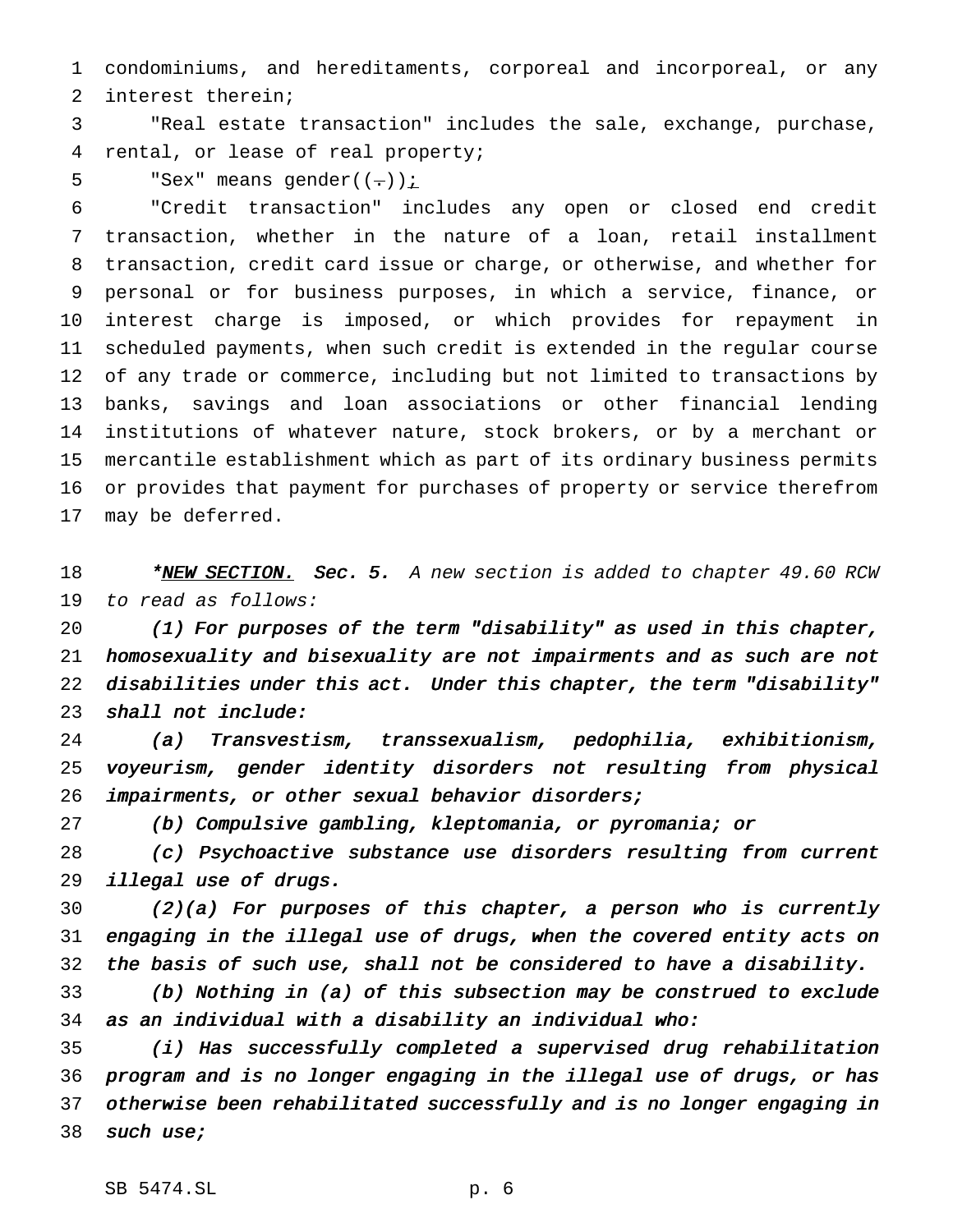(ii) Is participating in <sup>a</sup> supervised rehabilitation program and is 2 no longer engaging in such use; or

 (iii) Is erroneously regarded as engaging in such use, but is not engaging in such use;

 except that it shall not be <sup>a</sup> violation of this chapter for <sup>a</sup> covered entity to adopt or administer reasonable policies or procedures, including but not limited to drug testing, designed to ensure that an individual described in (b) (i) or (ii) of this subsection is no longer engaging in the illegal use of drugs; however, nothing in this section may be construed to encourage, prohibit, restrict, or authorize the conducting of testing for the illegal use of drugs.

**\*Sec. 5 was vetoed, see message at end of chapter.**

 **Sec. 6.** RCW 49.60.120 and 1985 c 185 s 10 are each amended to read as follows:

The commission shall have the functions, powers and duties:

16 (1) To appoint an executive ((secretary)) director and chief examiner, and such investigators, examiners, clerks, and other employees and agents as it may deem necessary, fix their compensation within the limitations provided by law, and prescribe their duties.

 (2) To obtain upon request and utilize the services of all governmental departments and agencies.

 (3) To adopt, promulgate, amend, and rescind suitable rules and regulations to carry out the provisions of this chapter, and the policies and practices of the commission in connection therewith.

 (4) To receive, investigate, and pass upon complaints alleging unfair practices as defined in this chapter.

 (5) To issue such publications and such results of investigations and research as in its judgment will tend to promote good will and minimize or eliminate discrimination because of sex, race, creed, color, national origin, marital status, age, or the presence of any 31 sensory, mental, or physical ((handicap)) disability, or the use of a trained guide dog or service dog by a disabled person.

 (6) To make such technical studies as are appropriate to effectuate the purposes and policies of this chapter and to publish and distribute the reports of such studies.

 (7) To cooperate and act jointly or by division of labor with the 37 United States or other states, with other Washington state agencies, 38 commissions, and other government entities, and with political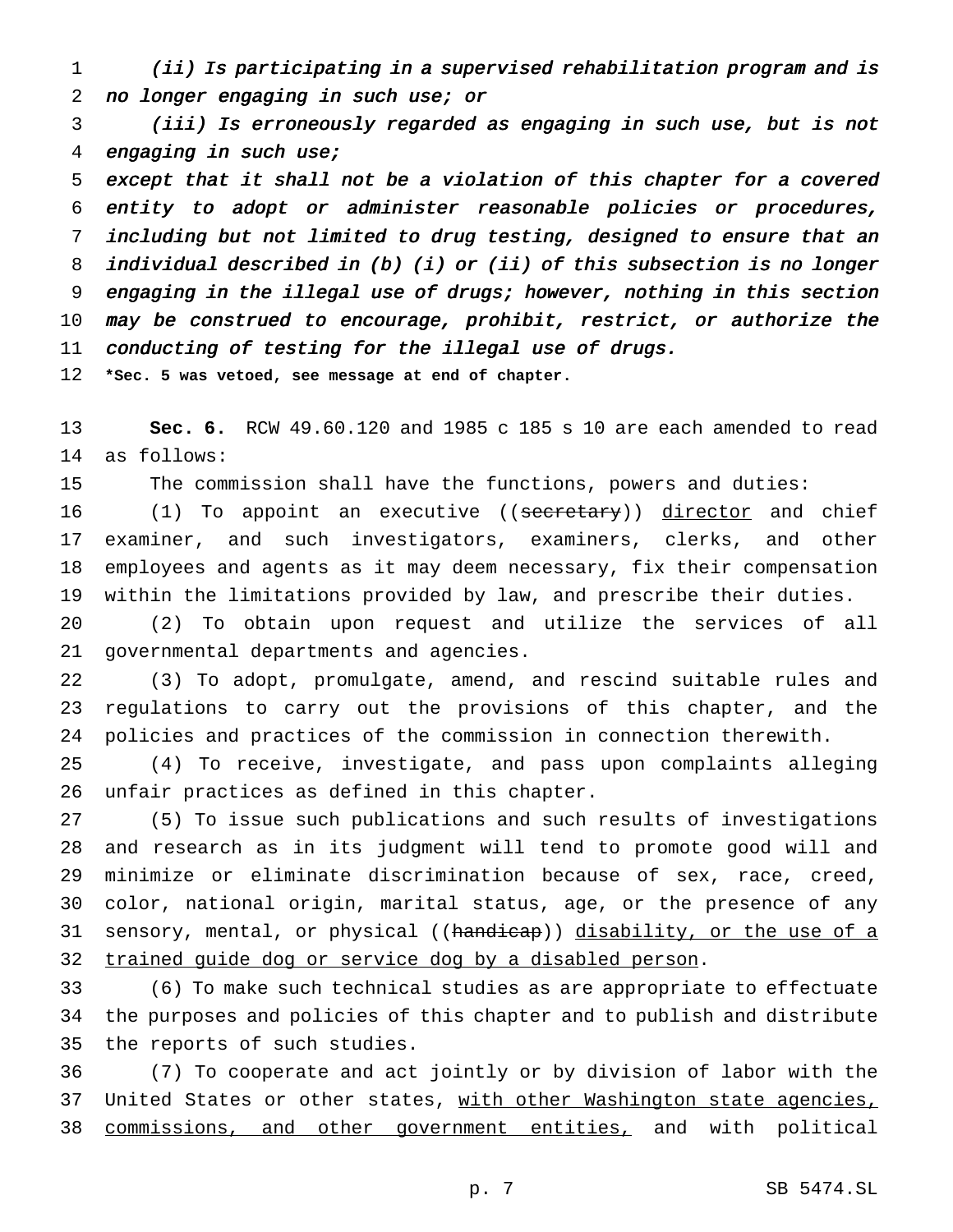subdivisions of the state of Washington and their respective human rights agencies to carry out the purposes of this chapter. However, the powers which may be exercised by the commission under this subsection permit investigations and complaint dispositions only if the investigations are designed to reveal, or the complaint deals only with, allegations which, if proven, would constitute unfair practices under this chapter. The commission may perform such services for these agencies and be reimbursed therefor.

 (8) To foster good relations between minority and majority population groups of the state through seminars, conferences, educational programs, and other intergroup relations activities.

 **Sec. 7.** RCW 49.60.130 and 1985 c 185 s 11 are each amended to read as follows:

 The commission has power to create such advisory agencies and conciliation councils, local, regional, or state-wide, as in its judgment will aid in effectuating the purposes of this chapter. The commission may empower them to study the problems of discrimination in all or specific fields of human relationships or in specific instances of discrimination because of sex, race, creed, color, national origin, marital status, age, or the presence of any sensory, mental, or 21 physical ((handicap)) disability or the use of a trained guide dog or 22 service dog by a disabled person; to foster through community effort or otherwise good will, cooperation, and conciliation among the groups and elements of the population of the state, and to make recommendations to the commission for the development of policies and procedures in general and in specific instances, and for programs of formal and informal education which the commission may recommend to the appropriate state agency.

 Such advisory agencies and conciliation councils shall be composed of representative citizens, serving without pay, but with reimbursement for travel expenses in accordance with RCW 43.03.050 and 43.03.060 as now existing or hereafter amended, and the commission may make provision for technical and clerical assistance to such agencies and councils and for the expenses of such assistance. The commission may use organizations specifically experienced in dealing with questions of discrimination.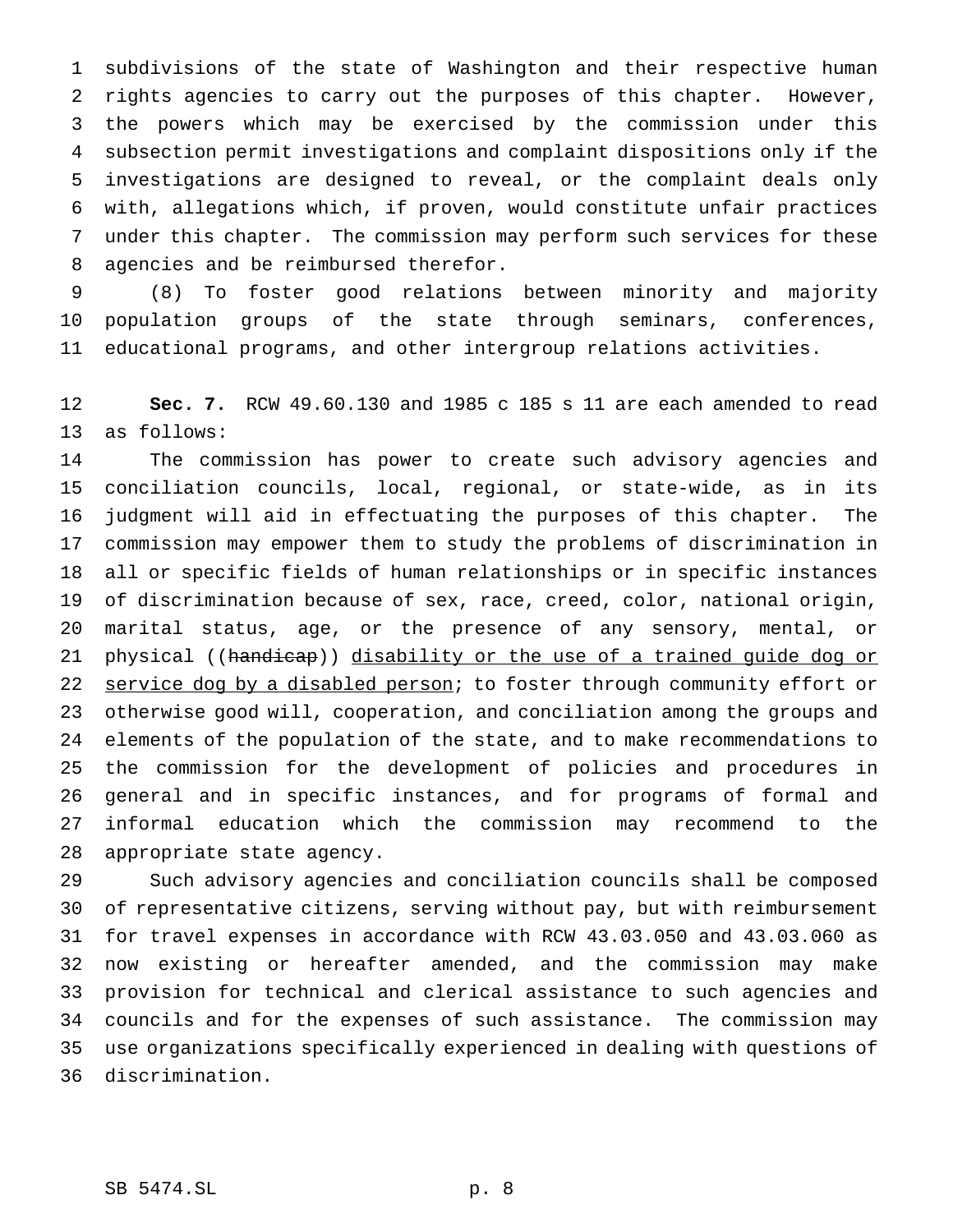**Sec. 8.** RCW 49.60.174 and 1988 c 206 s 902 are each amended to read as follows:

 (1) For the purposes of determining whether an unfair practice under this chapter has occurred, claims of discrimination based on actual or perceived HIV infection shall be evaluated in the same manner as other claims of discrimination based on sensory, mental, or physical ((handicap)) disability; or the use of a trained guide dog or service 8 dog by a disabled person.

 (2) Subsection (1) of this section shall not apply to transactions with insurance entities, health service contractors, or health maintenance organizations subject to RCW 49.60.030(1)(e) or 49.60.178 to prohibit fair discrimination on the basis of actual HIV infection status when bona fide statistical differences in risk or exposure have been substantiated.

 (3) For the purposes of this chapter, "HIV" means the human immunodeficiency virus, and includes all HIV and HIV-related viruses which damage the cellular branch of the human immune system and leave the infected person immunodeficient.

 **Sec. 9.** RCW 49.60.175 and 1979 c 127 s 4 are each amended to read as follows:

 It shall be an unfair practice to use the sex, race, creed, color, national origin, marital status, or the presence of any sensory, 23 mental, or physical ((handicap)) disability of any person, or the use 24 of a trained guide dog or service dog by a disabled person, concerning an application for credit in any credit transaction to determine the credit worthiness of an applicant.

 **Sec. 10.** RCW 49.60.176 and 1979 c 127 s 5 are each amended to read as follows:

 (1) It is an unfair practice for any person whether acting for 30 himself, herself, or another in connection with any credit transaction because of race, creed, color, national origin, sex, marital status, or 32 the presence of any sensory, mental, or physical ((handicap)) disability or the use of a trained guide dog or service dog by a

disabled person:

(a) To deny credit to any person;

 (b) To increase the charges or fees for or collateral required to 37 secure any credit extended to any person;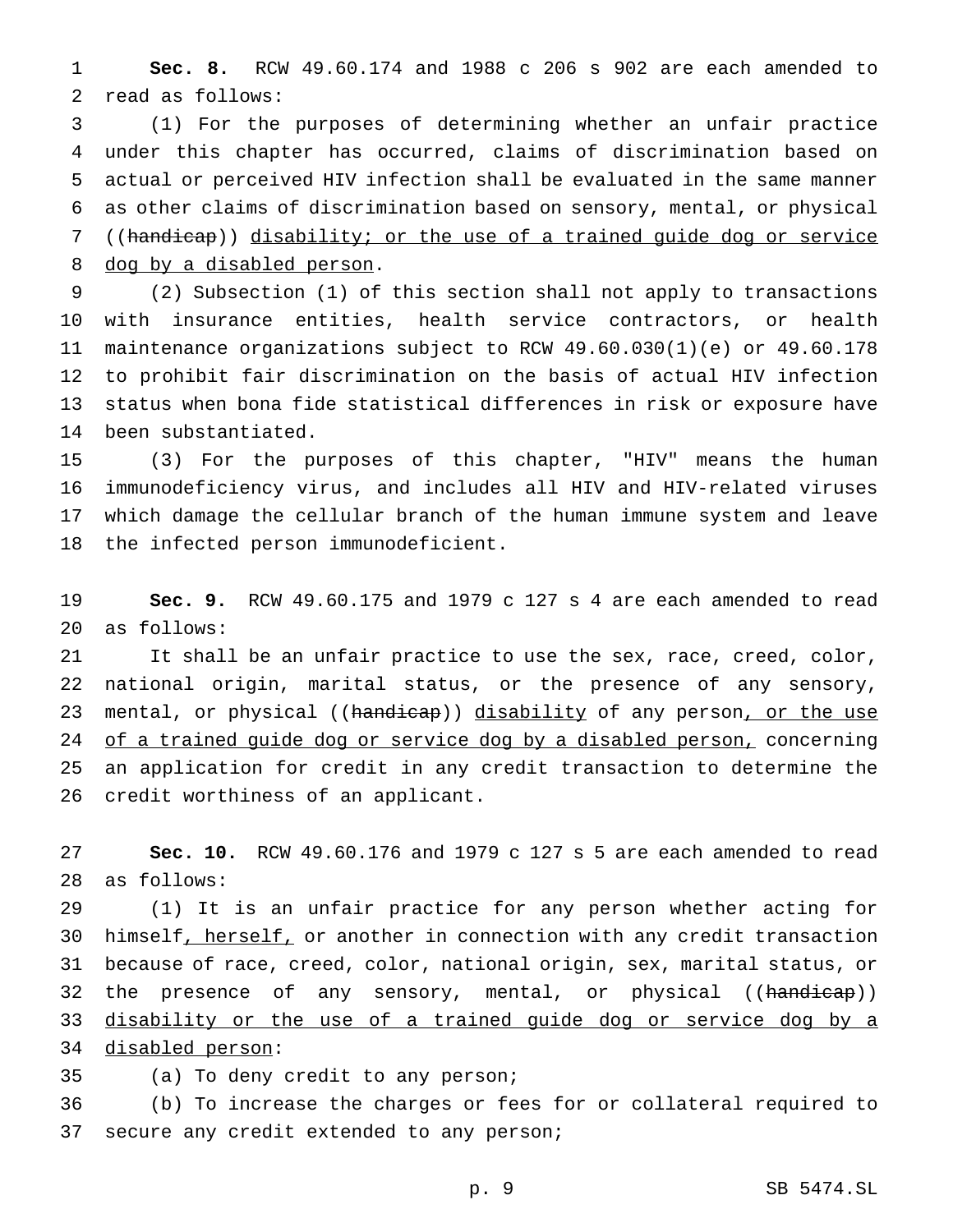(c) To restrict the amount or use of credit extended or to impose different terms or conditions with respect to the credit extended to any person or any item or service related thereto;

 (d) To attempt to do any of the unfair practices defined in this section.

 (2) Nothing in this section shall prohibit any party to a credit transaction from considering the credit history of any individual applicant.

 (3) Further, nothing in this section shall prohibit any party to a credit transaction from considering the application of the community property law to the individual case or from taking reasonable action thereon.

 **Sec. 11.** RCW 49.60.178 and 1984 c 32 s 1 are each amended to read as follows:

15 It is an unfair practice for any person whether acting for himself, 16 herself, or another in connection with an insurance transaction or transaction with a health maintenance organization to cancel or fail or refuse to issue or renew insurance or a health maintenance agreement to any person because of sex, marital status, race, creed, color, national origin, or the presence of any sensory, mental, or physical 21 ((handicap)) disability or the use of a trained guide dog or service 22 dog by a disabled person: PROVIDED, That a practice which is not unlawful under RCW 48.30.300, 48.44.220, or 48.46.370 does not constitute an unfair practice for the purposes of this section. For the purposes of this section, "insurance transaction" is defined in RCW 48.01.060, health maintenance agreement is defined in RCW 48.46.020, and "health maintenance organization" is defined in RCW 48.46.020.

 The fact that such unfair practice may also be a violation of chapter 48.30, 48.44, or 48.46 RCW does not constitute a defense to an action brought under this section.

 The insurance commissioner, under RCW 48.30.300, and the human rights commission, under chapter 49.60 RCW, shall have concurrent jurisdiction under this section and shall enter into a working agreement as to procedure to be followed in complaints under this section.

 **Sec. 12.** RCW 49.60.180 and 1985 c 185 s 16 are each amended to read as follows:

SB 5474.SL p. 10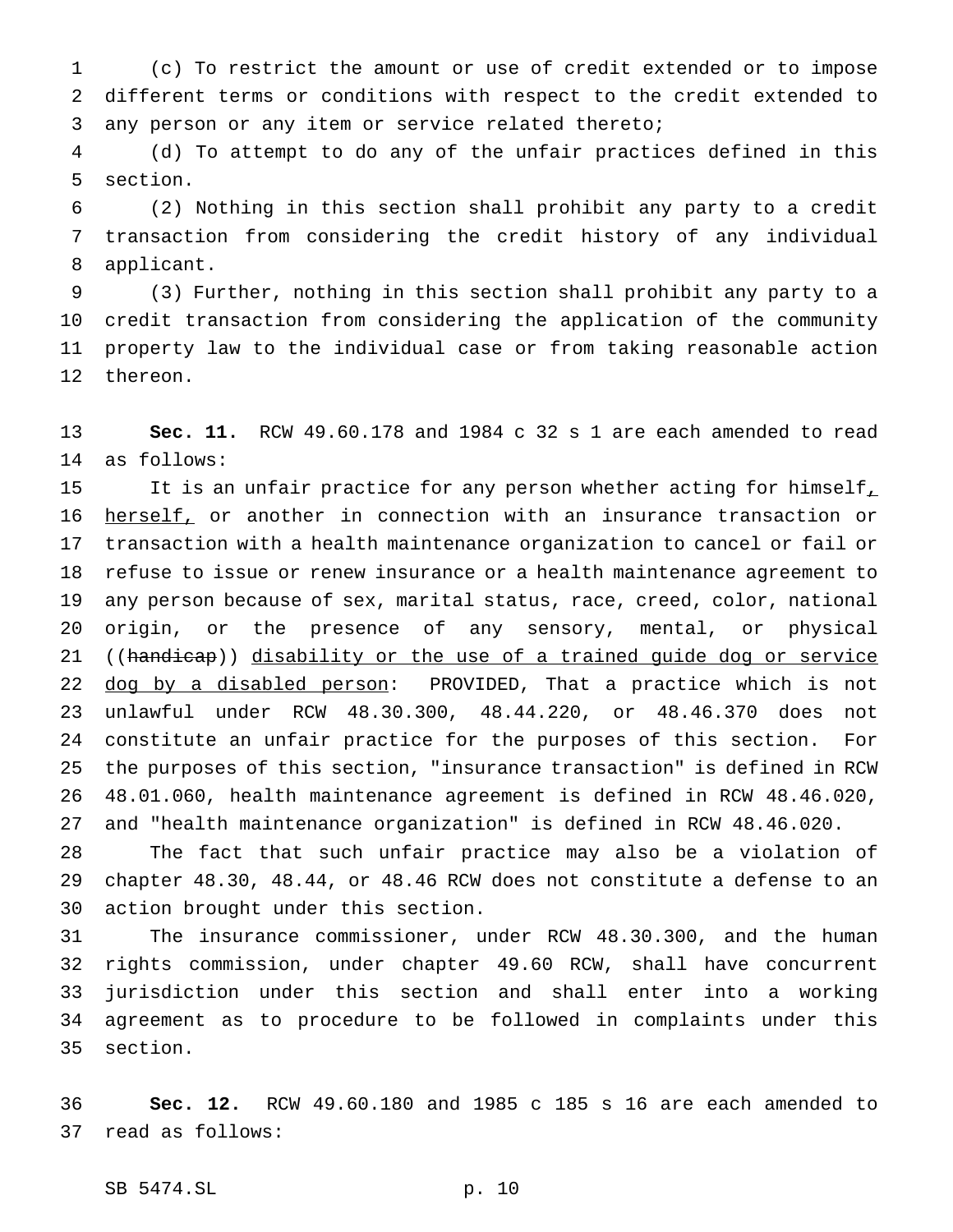- 
- 1 It is an unfair practice for any employer:

 (1) To refuse to hire any person because of age, sex, marital status, race, creed, color, national origin, or the presence of any 4 sensory, mental, or physical ((handicap)) disability or the use of a trained guide dog or service dog by a disabled person, unless based upon a bona fide occupational qualification: PROVIDED, That the 7 prohibition against discrimination because of such ((handicap)) 8 disability shall not apply if the particular disability prevents the proper performance of the particular worker involved.

 (2) To discharge or bar any person from employment because of age, sex, marital status, race, creed, color, national origin, or the 12 presence of any sensory, mental, or physical ((handicap)) disability or the use of a trained guide dog or service dog by a disabled person.

 (3) To discriminate against any person in compensation or in other terms or conditions of employment because of age, sex, marital status, race, creed, color, national origin, or the presence of any sensory, 17 mental, or physical ((handicap)) disability or the use of a trained 18 guide dog or service dog by a disabled person: PROVIDED, That it shall not be an unfair practice for an employer to segregate washrooms or locker facilities on the basis of sex, or to base other terms and conditions of employment on the sex of employees where the commission by regulation or ruling in a particular instance has found the employment practice to be appropriate for the practical realization of equality of opportunity between the sexes.

 (4) To print, or circulate, or cause to be printed or circulated any statement, advertisement, or publication, or to use any form of application for employment, or to make any inquiry in connection with prospective employment, which expresses any limitation, specification, or discrimination as to age, sex, marital status, race, creed, color, national origin, or the presence of any sensory, mental, or physical 31 ((handicap)) disability or the use of a trained guide dog or service 32 dog by a disabled person, or any intent to make any such limitation, specification, or discrimination, unless based upon a bona fide occupational qualification: PROVIDED, Nothing contained herein shall prohibit advertising in a foreign language.

 **Sec. 13.** RCW 49.60.190 and 1985 c 185 s 17 are each amended to read as follows:

It is an unfair practice for any labor union or labor organization: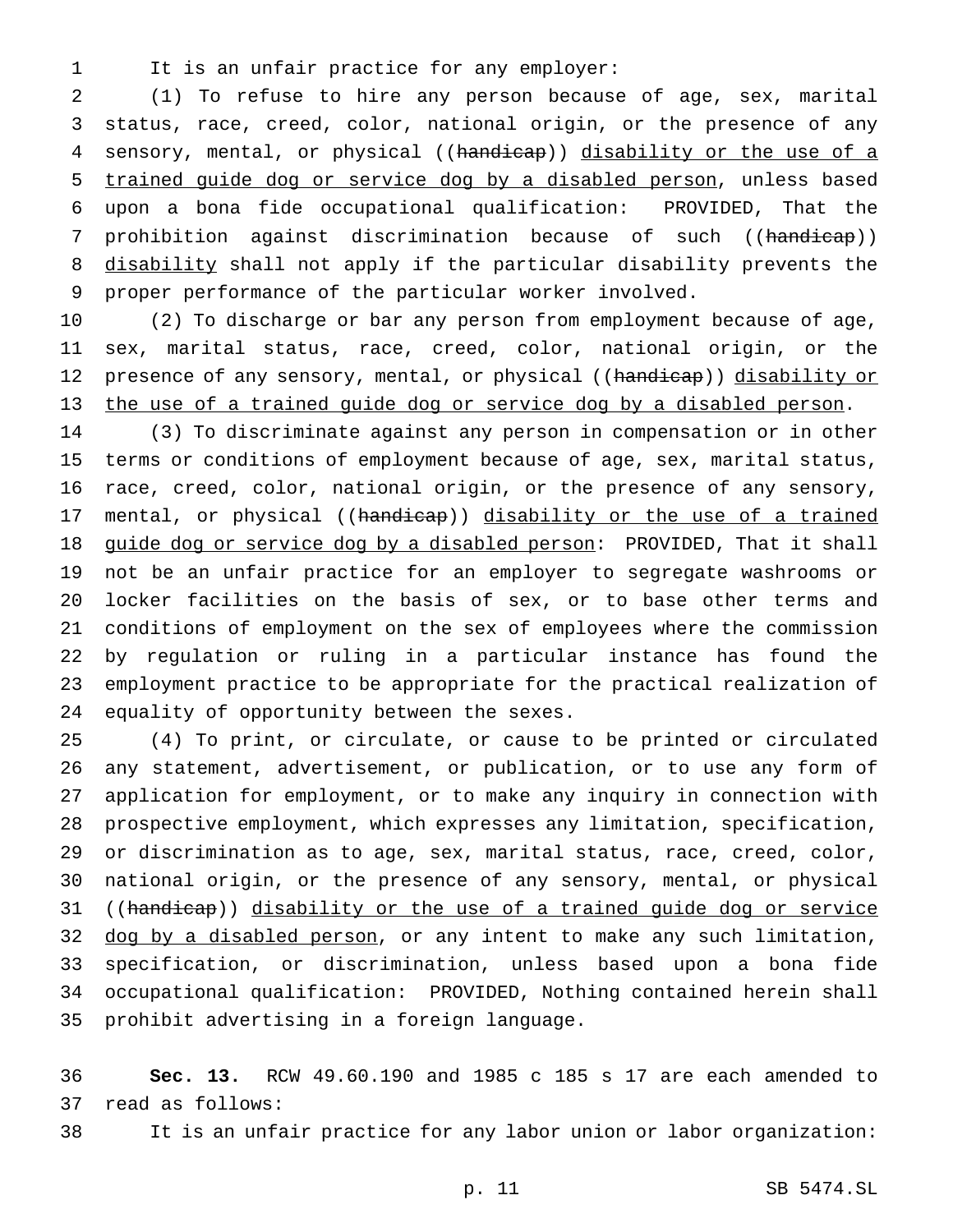(1) To deny membership and full membership rights and privileges to any person because of age, sex, marital status, race, creed, color, national origin, or the presence of any sensory, mental, or physical ((handicap)) disability or the use of a trained guide dog or service dog by a disabled person.

 (2) To expel from membership any person because of age, sex, marital status, race, creed, color, national origin, or the presence of 8 any sensory, mental, or physical ((handicap)) disability or the use of a trained guide dog or service dog by a disabled person.

 (3) To discriminate against any member, employer, employee, or other person to whom a duty of representation is owed because of age, sex, marital status, race, creed, color, national origin, or the 13 presence of any sensory, mental, or physical ((handicap)) disability or 14 the use of a trained guide dog or service dog by a disabled person.

 **Sec. 14.** RCW 49.60.200 and 1973 1st ex.s. c 214 s 9 are each amended to read as follows:

 It is an unfair practice for any employment agency to fail or refuse to classify properly or refer for employment, or otherwise to discriminate against, an individual because of age, sex, marital status, race, creed, color, national origin, or the presence of any 21 sensory, mental, or physical ((handicap)) disability or the use of a trained guide dog or service dog by a disabled person, or to print or circulate, or cause to be printed or circulated any statement, advertisement, or publication, or to use any form of application for employment, or to make any inquiry in connection with prospective employment, which expresses any limitation, specification or discrimination as to age, sex, race, creed, color, or national origin, 28 or the presence of any sensory, mental, or physical ((handicap)) 29 disability or the use of a trained guide dog or service dog by a 30 disabled person, or any intent to make any such limitation, specification, or discrimination, unless based upon a bona fide occupational qualification: PROVIDED, Nothing contained herein shall prohibit advertising in a foreign language.

 **Sec. 15.** RCW 49.60.205 and 1985 c 185 s 28 are each amended to read as follows:

 No person shall be considered to have committed an unfair practice 37 on the basis of age discrimination unless the practice ((discriminates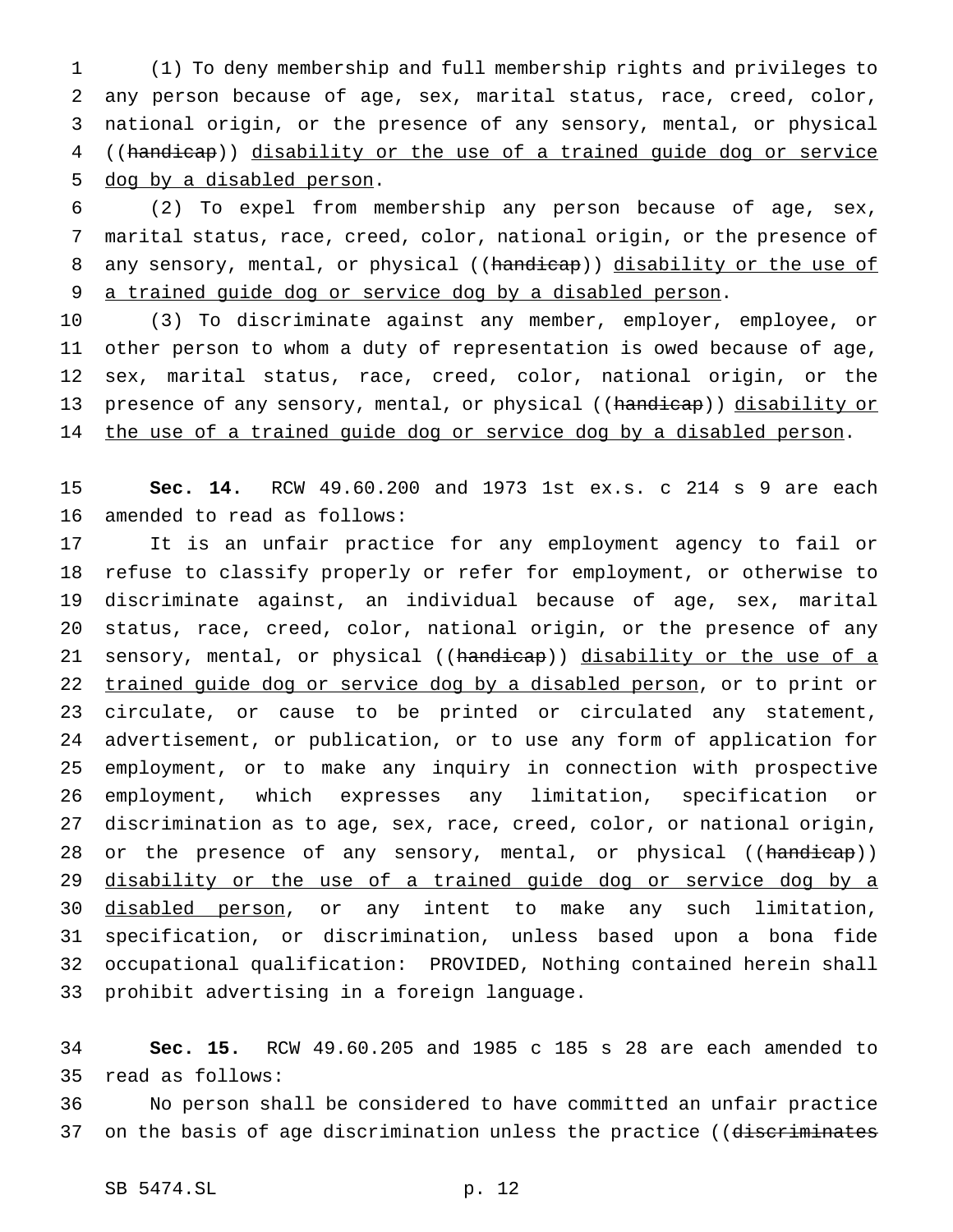1 against a person between the age of forty and seventy years and)) violates RCW 49.44.090. It is a defense to any complaint of an unfair practice of age discrimination that the practice does not violate RCW 49.44.090.

 **Sec. 16.** RCW 49.60.215 and 1985 c 203 s 1 and 1985 c 90 s 6 are each reenacted and amended to read as follows:

7 It shall be an unfair practice for any person or ((his)) the person's agent or employee to commit an act which directly or indirectly results in any distinction, restriction, or discrimination, or the requiring of any person to pay a larger sum than the uniform rates charged other persons, or the refusing or withholding from any person the admission, patronage, custom, presence, frequenting, dwelling, staying, or lodging in any place of public resort, accommodation, assemblage, or amusement, except for conditions and limitations established by law and applicable to all persons, regardless of race, creed, color, national origin, sex, the presence of 17 any sensory, mental, or physical ((handicap)) disability, or the use of 18 a trained ((dog)) guide dog or service dog by a ((blind, deaf, or 19 physically)) disabled person: PROVIDED, That this section shall not be construed to require structural changes, modifications, or additions to 21 make any place accessible to a ((handicapped)) disabled person except as otherwise required by law: PROVIDED, That behavior or actions constituting a risk to property or other persons can be grounds for refusal and shall not constitute an unfair practice.

 **Sec. 17.** RCW 49.60.222 and 1989 c 61 s 1 are each amended to read as follows:

 It is an unfair practice for any person, whether acting for 28 himself, herself, or another, because of sex, marital status, race, creed, color, national origin, the presence of any sensory, mental, or 30 physical ((handicap)) disability, or the use of a trained guide dog or 31 service dog by a (( $blimd$ , deaf, or physically)) disabled person:

 (1) To refuse to engage in a real estate transaction with a person; (2) To discriminate against a person in the terms, conditions, or privileges of a real estate transaction or in the furnishing of facilities or services in connection therewith;

 (3) To refuse to receive or to fail to transmit a bona fide offer 37 to engage in a real estate transaction from a person;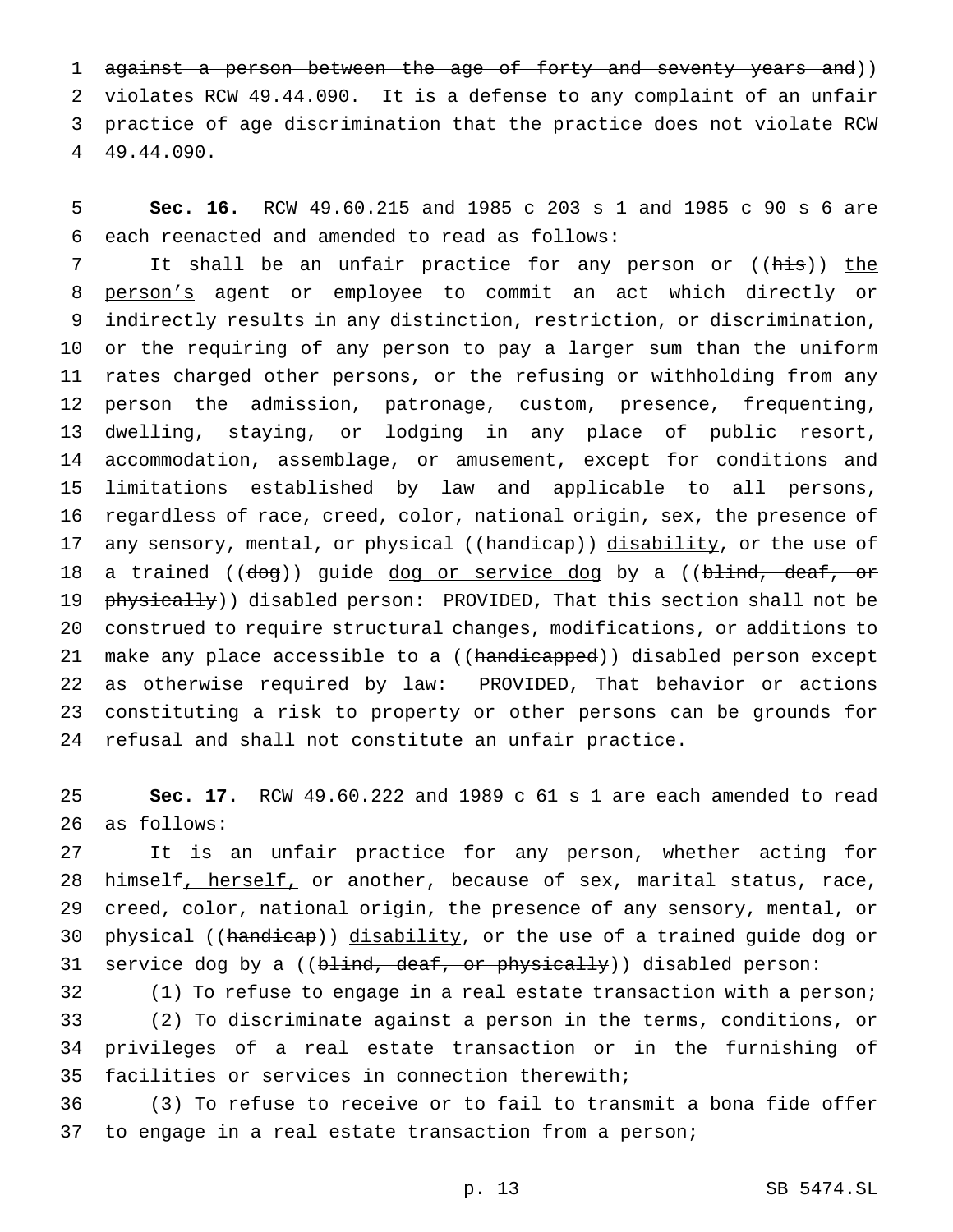(4) To refuse to negotiate for a real estate transaction with a person;

 (5) To represent to a person that real property is not available for inspection, sale, rental, or lease when in fact it is so available, 5 or to fail to bring a property listing to his or her attention, or to 6 refuse to permit  $((him))$  the person to inspect real property;

 (6) To print, circulate, post, or mail, or cause to be so published a statement, advertisement, or sign, or to use a form of application for a real estate transaction, or to make a record or inquiry in connection with a prospective real estate transaction, which indicates, directly or indirectly, an intent to make a limitation, specification, 12 or discrimination with respect thereto;

 (7) To offer, solicit, accept, use, or retain a listing of real property with the understanding that a person may be discriminated against in a real estate transaction or in the furnishing of facilities or services in connection therewith;

(8) To expel a person from occupancy of real property;

 (9) To discriminate in the course of negotiating, executing, or financing a real estate transaction whether by mortgage, deed of trust, contract, or other instrument imposing a lien or other security in real property, or in negotiating or executing any item or service related thereto including issuance of title insurance, mortgage insurance, loan guarantee, or other aspect of the transaction. Nothing in this section shall limit the effect of RCW 49.60.176 relating to unfair practices in credit transactions; or

 (10) To attempt to do any of the unfair practices defined in this section.

 Notwithstanding any other provision of law, it shall not be an unfair practice or a denial of civil rights for any public or private educational institution to separate the sexes or give preference to or limit use of dormitories, residence halls, or other student housing to persons of one sex or to make distinctions on the basis of marital or family status.

 This section shall not be construed to require structural changes, modifications, or additions to make facilities accessible to a 36 ((handicapped)) disabled person except as otherwise required by law. Nothing in this section affects the rights and responsibilities of landlords and tenants pursuant to chapter 59.18 RCW.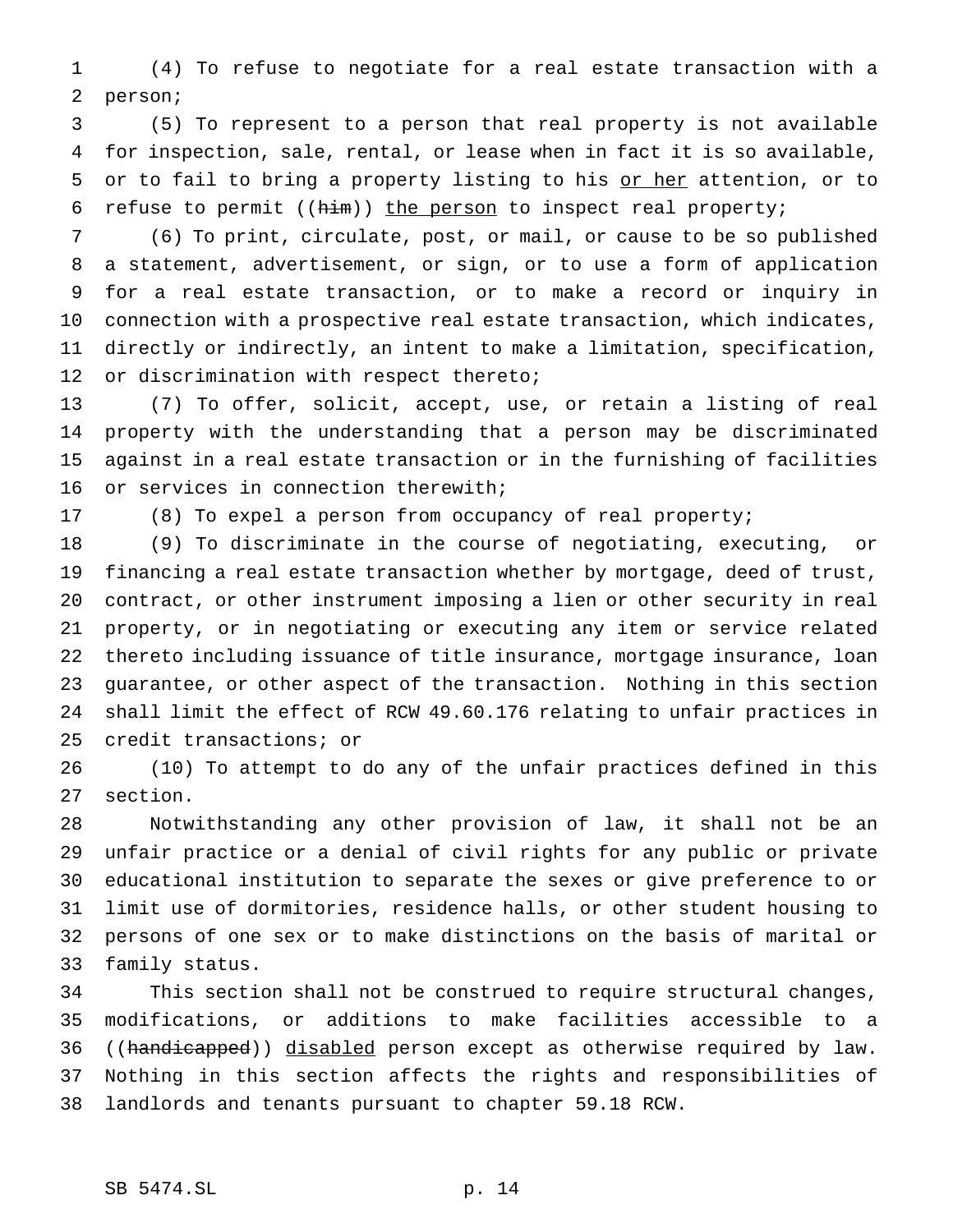**Sec. 18.** RCW 49.60.223 and 1979 c 127 s 9 are each amended to read as follows:

 It is an unfair practice for any person, for profit, to induce or attempt to induce any person to sell or rent any real property by representations regarding the entry or prospective entry into the neighborhood of a person or persons of a particular race, creed, color, 7 national origin, sex, or with any sensory, mental, or physical ((handicap)) disability and/or the use of a trained guide dog or service dog by a disabled person.

**\*Sec. 19.** RCW 49.60.224 and 1979 c 127 s 10 are each amended to read as follows:

 (1) Every provision in <sup>a</sup> written instrument relating to real property which purports to forbid or restrict the conveyance, encumbrance, occupancy, or lease thereof to individuals of <sup>a</sup> specified 15 race, creed, color, national origin,  $sex$ , or with any sensory, mental, 16 or physical ((handicap)) disability, or the use of a trained guide dog 17 or service dog by a disabled person, and every condition, restriction, or prohibition, including <sup>a</sup> right of entry or possibility of reverter, which directly or indirectly limits the use or occupancy of real 20 property on the basis of race, creed, color, national origin,  $((\theta r))$ 21 <u>sex,</u> the presence of any sensory, mental, or physical ((handicap)) 22 disability, or the use of a trained guide dog or service dog by a 23 disabled person is void.

 (2) It is an unfair practice to insert in <sup>a</sup> written instrument relating to real property <sup>a</sup> provision that is void under this section or to honor or attempt to honor such <sup>a</sup> provision in the chain of title. **\*Sec. 19 was vetoed, see message at end of chapter.**

 **Sec. 20.** RCW 49.60.225 and 1985 c 185 s 19 are each amended to read as follows:

 When a determination has been made under RCW 49.60.250 that an unfair practice involving real property has been committed, the commission may, in addition to other relief authorized by RCW 49.60.250, award the complainant up to one thousand dollars for loss of the right secured by RCW 49.60.010, 49.60.030, 49.60.040, and 49.60.222 through 49.60.226, as now or hereafter amended, to be free from discrimination in real property transactions because of sex, marital status, race, creed, color, national origin, or the presence of any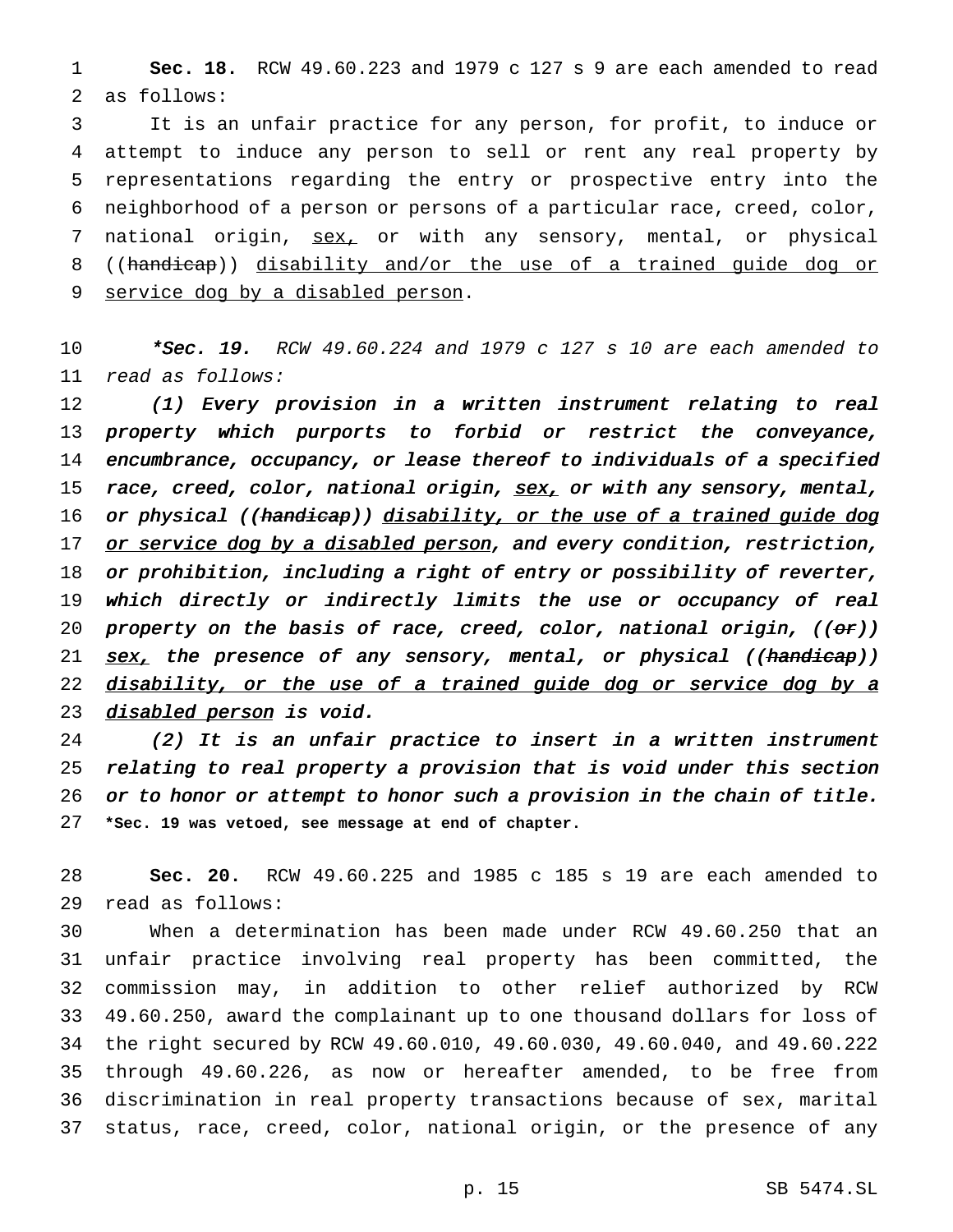1 sensory, mental, or physical ((handicap)) disability or the use of a trained guide dog or service dog by a disabled person. Enforcement of the order and appeal therefrom by the complainant or respondent shall be made as provided in RCW 49.60.260 and 49.60.270.

 **Sec. 21.** RCW 49.60.230 and 1985 c 185 s 21 are each amended to read as follows:

7 (1) Who may file a complaint:

 $((+1))$  (a) Any person claiming to be aggrieved by an alleged unfair practice may, personally or by his or her attorney, make, sign, 10 and file with the commission a complaint in writing under oath or by 11 declaration. The complaint shall state the name ((and address)) of the person alleged to have committed the unfair practice and the particulars thereof, and contain such other information as may be required by the commission.

15 ( $(\frac{2}{2})$ ) (b) Whenever it has reason to believe that any person has been engaged or is engaging in an unfair practice, the commission may issue a complaint.

 $((+3))$   $(c)$  Any employer or principal whose employees, or agents, or any of them, refuse or threaten to refuse to comply with the provisions of this chapter may file with the commission a written 21 complaint under oath or by declaration asking for assistance by conciliation or other remedial action.

 (2) Any complaint filed pursuant to this section must be so filed within six months after the alleged act of discrimination.

 **Sec. 22.** RCW 49.60.240 and 1985 c 185 s 22 are each amended to read as follows:

 After the filing of any complaint, the chairperson of the commission shall refer it to the appropriate section of the commission's staff for prompt investigation and ascertainment of the facts alleged in the complaint. The investigation shall be limited to the alleged facts contained in the complaint. The results of the investigation shall be reduced to written findings of fact, and a finding shall be made that there is or that there is not reasonable cause for believing that an unfair practice has been or is being 35 committed. A copy of said findings shall be ((furnished)) provided to the complainant and to the person named in such complaint, hereinafter referred to as the respondent.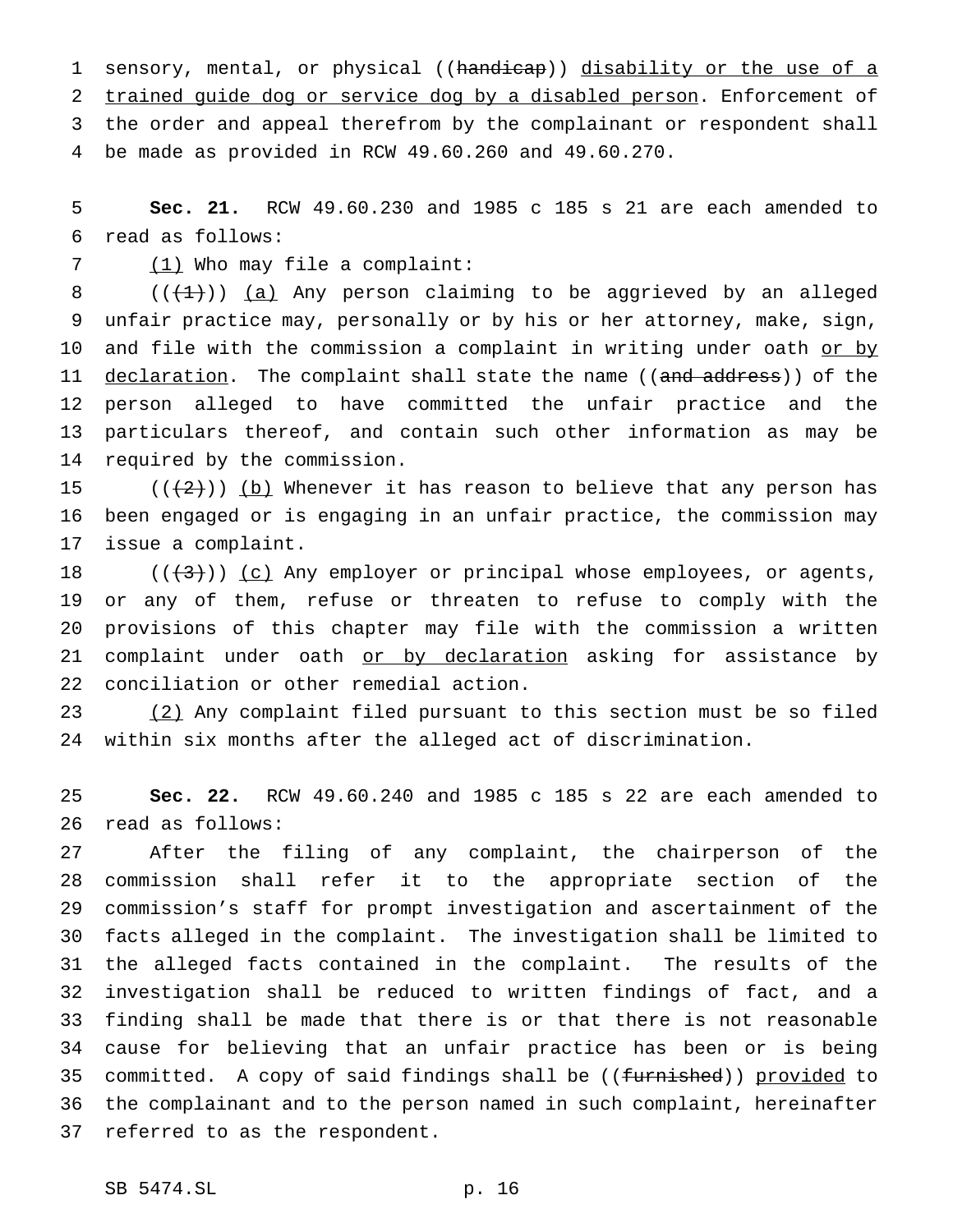If the finding is made that there is reasonable cause for believing that an unfair practice has been or is being committed, the commission's staff shall immediately endeavor to eliminate the unfair practice by conference, conciliation and persuasion.

 If an agreement is reached for the elimination of such unfair practice as a result of such conference, conciliation and persuasion, the agreement shall be reduced to writing and signed by the respondent, and an order shall be entered by the commission setting forth the terms of said agreement. No order shall be entered by the commission at this stage of the proceedings except upon such written agreement.

 If no such agreement can be reached, a finding to that effect shall 12 be made and reduced to writing, with a copy thereof ((furnished)) 13 provided to the complainant and the respondent.

 **Sec. 23.** RCW 49.60.250 and 1992 c 118 s 5 are each amended to read as follows:

 (1) In case of failure to reach an agreement for the elimination of such unfair practice, and upon the entry of findings to that effect, the entire file, including the complaint and any and all findings made, shall be certified to the chairperson of the commission. The chairperson of the commission shall thereupon request the appointment of an administrative law judge under Title 34 RCW to hear the complaint and shall cause to be issued and served in the name of the commission a written notice, together with a copy of the complaint, as the same may have been amended, requiring the respondent to answer the charges of the complaint at a hearing before the administrative law judge, at a time and place to be specified in such notice.

 (2) The place of any such hearing may be the office of the commission or another place designated by it. The case in support of the complaint shall be presented at the hearing by counsel for the commission: PROVIDED, That the complainant may retain independent counsel and submit testimony and be fully heard. No member or employee of the commission who previously made the investigation or caused the notice to be issued shall participate in the hearing except as a witness, nor shall the member or employee participate in the deliberations of the administrative law judge in such case. Any endeavors or negotiations for conciliation shall not be received in evidence.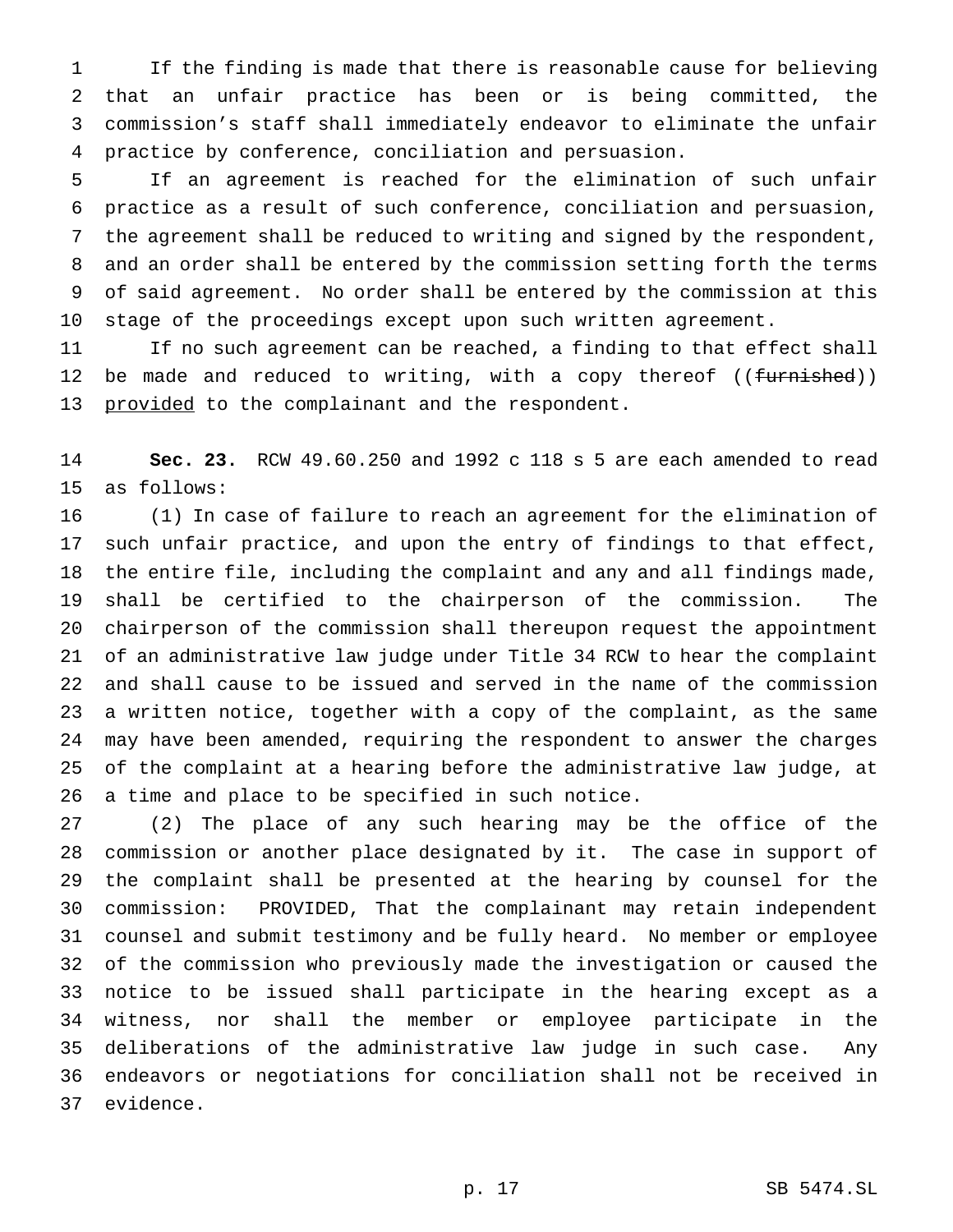(3) The respondent shall file a written answer to the complaint and appear at the hearing in person or otherwise, with or without counsel, and submit testimony and be fully heard. The respondent has the right to cross-examine the complainant.

 (4) The administrative law judge conducting any hearing may permit reasonable amendment to any complaint or answer. Testimony taken at the hearing shall be under oath and recorded.

 (5) If, upon all the evidence, the administrative law judge finds that the respondent has engaged in any unfair practice, the administrative law judge shall state findings of fact and shall issue and file with the commission and cause to be served on such respondent an order requiring such respondent to cease and desist from such unfair practice and to take such affirmative action, including, (but not limited to) hiring, reinstatement or upgrading of employees, with or without back pay, an admission or restoration to full membership rights in any respondent organization, or to take such other action as, in the judgment of the administrative law judge, will effectuate the purposes of this chapter, including action that could be ordered by a court, except that damages for humiliation and mental suffering shall not 20 exceed ((one)) ten thousand dollars, and including a requirement for report of the matter on compliance.

 (6) If a determination is made that retaliatory action, as defined in RCW 42.40.050, has been taken against a whistleblower, as defined in RCW 42.40.020, the administrative law judge may, in addition to any other remedy, impose a civil penalty upon the retaliator of up to three thousand dollars and issue an order to the state employer to suspend the retaliator for up to thirty days without pay. At a minimum, the administrative law judge shall require that a letter of reprimand be placed in the retaliator's personnel file. All penalties recovered shall be paid into the state treasury and credited to the general fund.

 (7) The final order of the administrative law judge shall include a notice to the parties of the right to obtain judicial review of the order by appeal in accordance with the provisions of RCW 34.05.510 through 34.05.598, and that such appeal must be served and filed within thirty days after the service of the order on the parties.

 (8) If, upon all the evidence, the administrative law judge finds that the respondent has not engaged in any alleged unfair practice, the administrative law judge shall state findings of fact and shall similarly issue and file an order dismissing the complaint.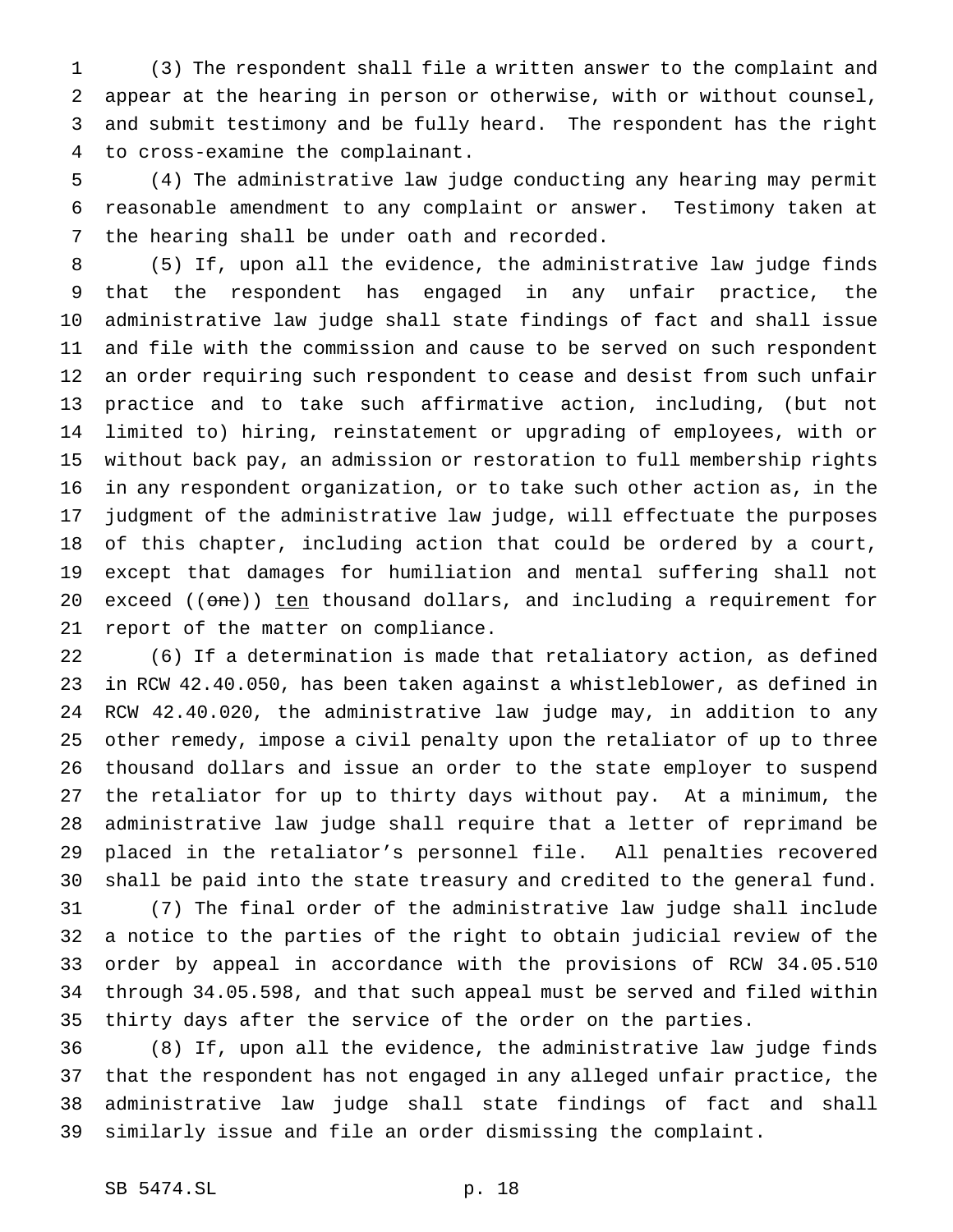(9) An order dismissing a complaint may include an award of reasonable attorneys' fees in favor of the respondent if the administrative law judge concludes that the complaint was frivolous, unreasonable, or groundless.

 (10) The commission shall establish rules of practice to govern, expedite, and effectuate the foregoing procedure.

 **Sec. 24.** RCW 49.44.090 and 1985 c 185 s 30 are each amended to read as follows:

It shall be an unfair practice:

 (1) For an employer or licensing agency, because an individual is 11 ((between the ages of)) forty ((and seventy)) years of age or older, to refuse to hire or employ or license or to bar or to terminate from employment such individual, or to discriminate against such individual in promotion, compensation or in terms, conditions or privileges of employment: PROVIDED, That employers or licensing agencies may establish reasonable minimum and/or maximum age limits with respect to candidates for positions of employment, which positions are of such a nature as to require extraordinary physical effort, endurance, condition or training, subject to the approval of the executive 20 ((secretary)) director of the Washington state human rights commission or the director of labor and industries through the division of industrial relations.

 (2) For any employer, licensing agency or employment agency to print or circulate or cause to be printed or circulated any statement, advertisement, or publication, or to use any form of application for employment or to make any inquiry in connection with prospective employment, which expresses any limitation, specification or 28 discrimination respecting individuals ((between the ages of)) forty 29 ((and seventy)) years of age or older: PROVIDED, That nothing herein shall forbid a requirement of disclosure of birth date upon any form of application for employment or by the production of a birth certificate 32 or other sufficient evidence of the applicant's true age after an 33 employee is hired.

 Nothing contained in this section or in RCW 49.60.180 as to age shall be construed to prevent the termination of the employment of any 36 person who is physically unable to perform his or her duties or to affect the retirement policy or system of any employer where such policy or system is not merely a subterfuge to evade the purposes of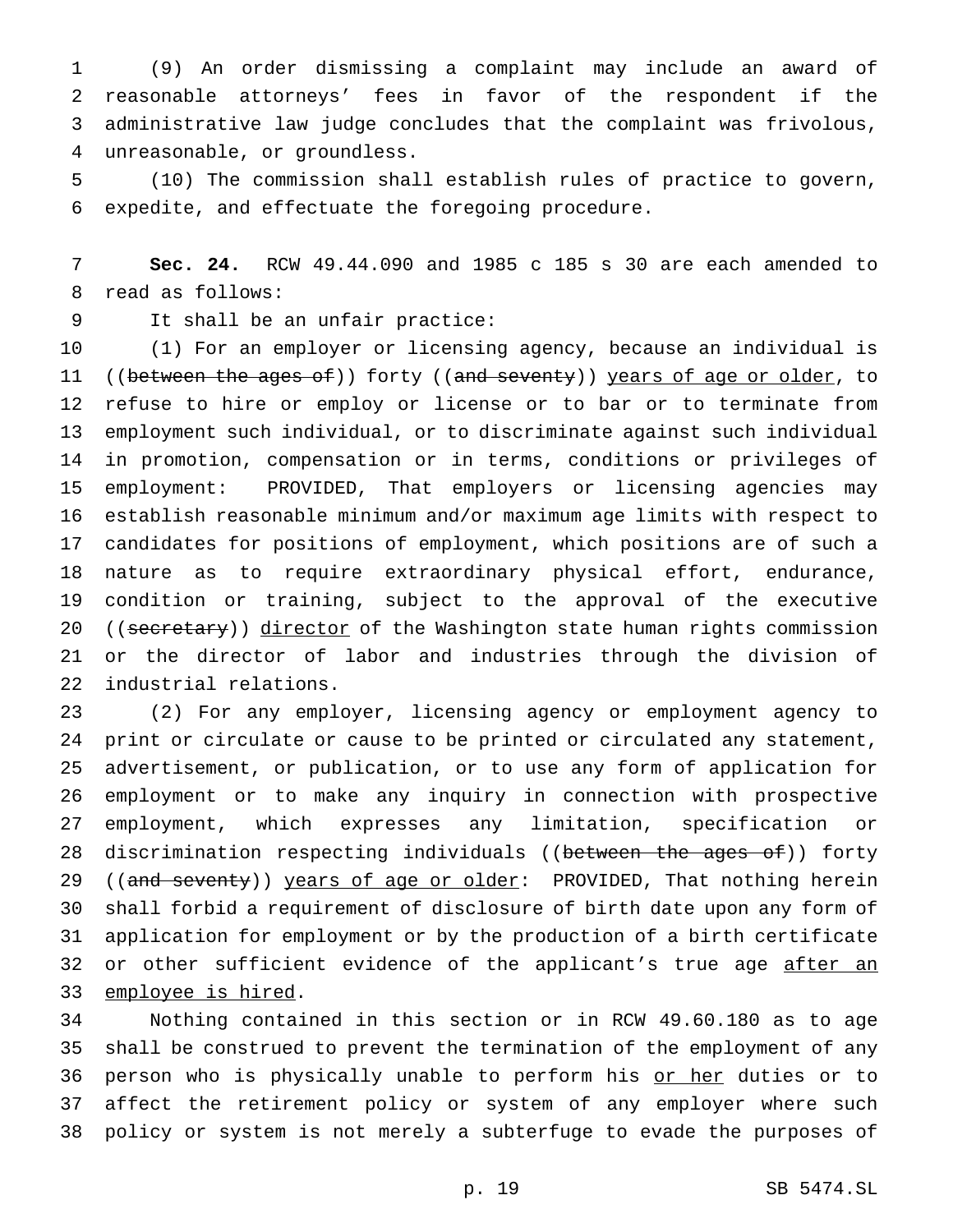this section; nor shall anything in this section or in RCW 49.60.180 be deemed to preclude the varying of insurance coverages according to an employee's age; nor shall this section be construed as applying to any state, county, or city law enforcement agencies, or as superseding any law fixing or authorizing the establishment of reasonable minimum or maximum age limits with respect to candidates for certain positions in public employment which are of such a nature as to require extraordinary physical effort, or which for other reasons warrant consideration of age factors.

 **Sec. 25.** RCW 70.124.060 and 1981 c 174 s 5 are each amended to read as follows:

 (1) A person other than a person alleged to have committed the 13 abuse or neglect participating in good faith in the making of a report 14 pursuant to this chapter<sub>1</sub> or testifying as to alleged patient abuse or neglect in a judicial proceeding, shall in so doing be immune from any liability, civil or criminal, arising out of such reporting or testifying under any law of this state or its political subdivisions, and if such person is an employee of a nursing home or state hospital it shall be an unfair practice under chapter 49.60 RCW for the employer 20 to ((dismiss said)) discharge, expel, or otherwise discriminate against 21 the employee for such reporting activity.

 (2) Conduct conforming with the reporting requirements of this chapter shall not be deemed a violation of the confidential communication privilege of RCW 5.60.060 (3) or (4) or 18.83.110. Nothing in this chapter shall be construed as to supersede or abridge remedies provided in chapter 4.92 RCW.

 NEW SECTION. **Sec. 26.** If any provision of this act or its application to any person or circumstance is held invalid, the remainder of the act or the application of the provision to other persons or circumstances is not affected.

> Passed the Senate April 25, 1993. Passed the House April 24, 1993. Approved by the Governor May 18, 1993, with the exception of certain items which were vetoed. Filed in Office of Secretary of State May 18, 1993.